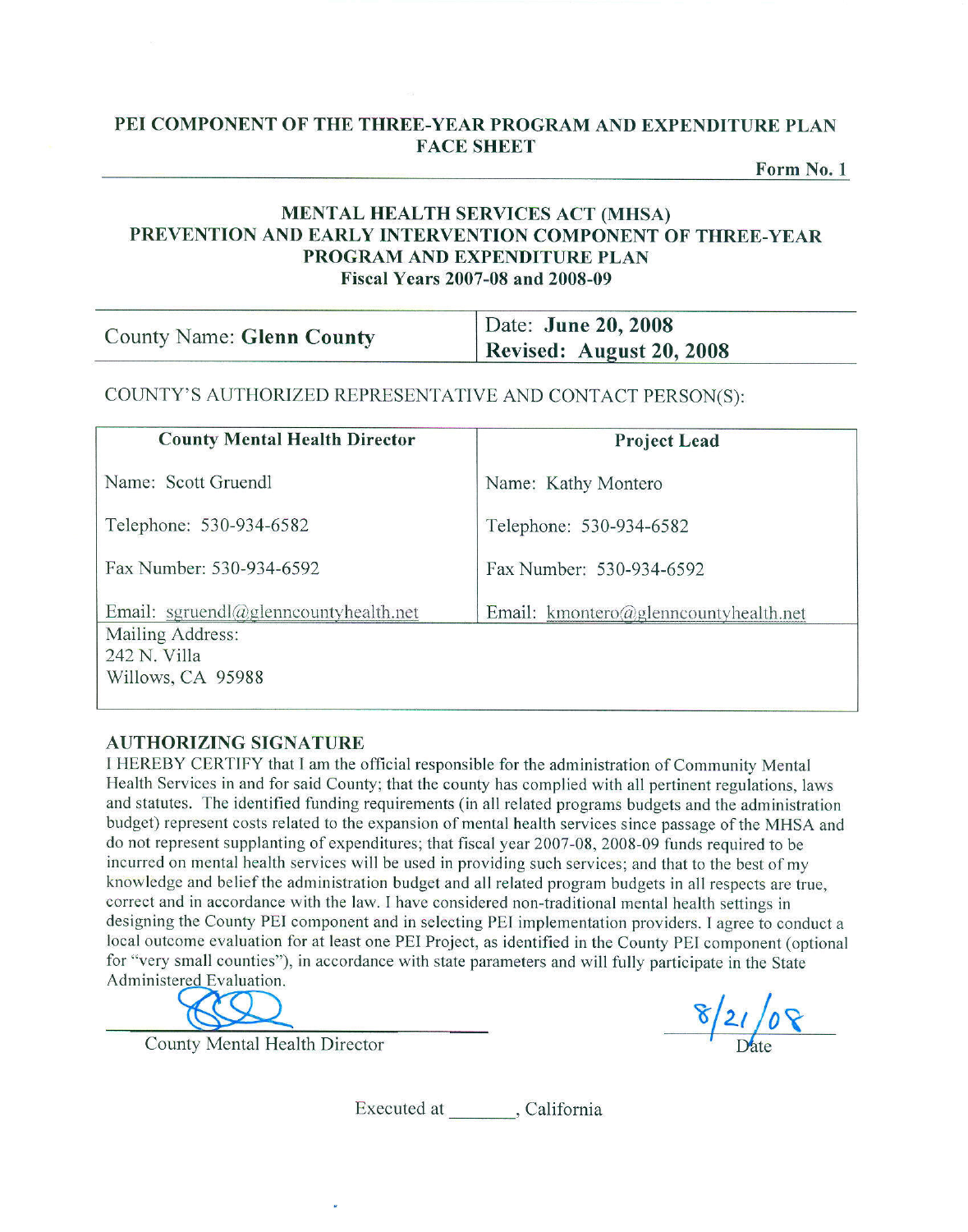## **PEI COMMUNITY PROGRAM PLANNING PROCESS**

**Form No. 2** 

## **County: Glenn County Date: August 20, 2008**

## **1. The county shall ensure that the Community Program Planning Process is adequately staffed. Describe which positions and/or units assumed the following responsibilities:**

## *a. The overall Community Program Planning Process*

The overall community program planning process was managed by Kathy Montero, Mental Health Deputy Director, and Roxann Baillergeon, MHSA Program Coordinator. These two individuals provided vision and oversight to the planning process. This included obtaining stakeholder input, guiding the review of the input, developing the recommendations, and finalizing the PEI Plan for submission to the State Department of Mental Health.

The planning process included the distribution of a PEI survey to key stakeholders, analysis of the survey results, review of the findings, and stakeholder input into the identification of high priority populations and selection of programs for funding. This process involved 175 surveys being collected and a broad range of stakeholders providing input into the selection of PEI programs for funding.

## *b. Coordination and management of the Community Program Planning Process*

The coordination and management of the community program planning process was conducted by Roxann Baillergeon, MHSA Program Coordinator. Ms. Baillergeon identified stakeholder groups, arranged meetings and focus groups with key stakeholders, and organized and managed the entire planning process. She was instrumental in ensuring that consumers, family members, staff, allied agencies, and community members had a voice in expressing their vision for PEI funding.

## *c. Ensuring that stakeholders have the opportunity to participate in the Community Program Planning Process*

The Glenn County MHSA Prevention and Early Intervention (PEI) planning process was designed to facilitate meaningful participation from a broad range of stakeholders. The community planning process was conducted by Roxann Baillergeon, MHSA Coordinator, Sarah Parkerson, MHSA Administrative Assistant, and consumers who routinely participate in our adult drop-in center, Harmony House.

This planning process was quite comprehensive for a small county. The Glenn County MHSA Ad Hoc Committee developed a survey to obtain information from each stakeholder. This created a vehicle for obtaining input from individuals attending focus groups as well as individuals who were unable to attend an organized event. Input was obtained through a number of different focus groups, presentations, and broadly distributed PEI surveys. In addition, each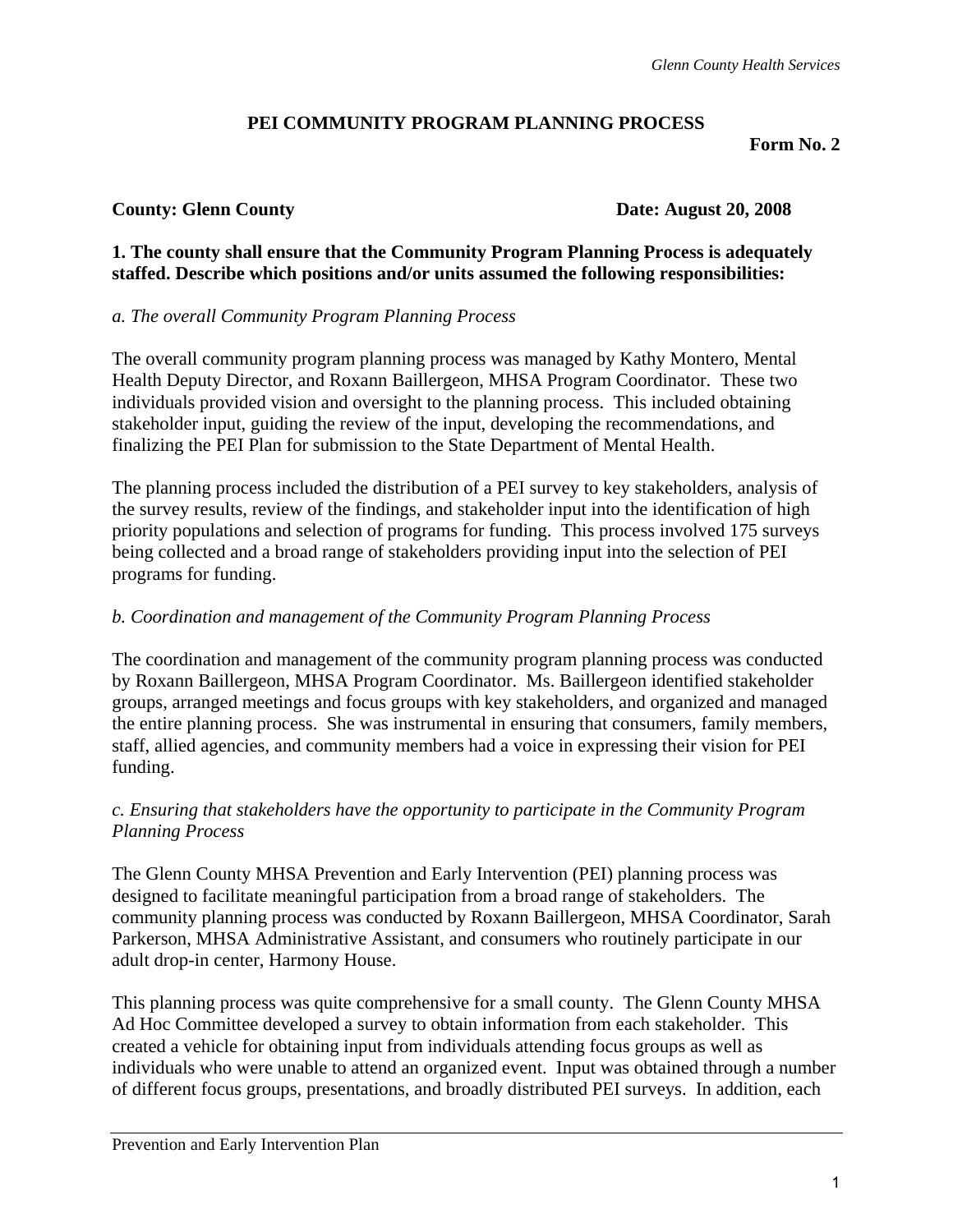and every client who is currently receiving mental health services was invited to complete a PEI survey. In addition, a number of community stakeholder meetings were held. These included a brief explanation of the PEI funding and participants were asked to complete the survey.

Stakeholder meetings were held in easily-accessible community locations, and childcare and some transportation services were available, as needed. Glenn County Mental Health staff coordinated with other service agencies to publicize these meetings. This included education, health, social services, and law enforcement. Specific outreach as made to individuals with serious mental illness (as well as their families and caregivers), as well as traditionally underserved and unserved populations (Latino groups, family with young children, and youth). We also held a focus group for family members currently receiving Children's System of Care services. For greater detail, please refer to the "Prevention and Early Intervention Stakeholder Planning Groups" list, which is attached to this document. In addition, a focus group was held specifically for partner agencies and community organizations. This provided an opportunity for individuals who had expressed an interest in this MHSA funding opportunity to have a voice and input into the process.

The PEI surveys were collected and analyzed to help establish PEI priorities for use in planning and selecting the identified PEI programs and services. A total of 175 surveys were collected during this PEI planning process. The survey results show that the 175 individuals who completed the surveys reflected all age groups: ages 13-17 (10%), 18-24 (6%), 25-45 (38%), 46- 59 (32%), and sixty years and older (11%). These respondents also reflected the cultural diversity of the county with 59% Caucasian, 22% Latino, 3% Asian, and 2% American Indian or Alaskan Native. Eleven percent declined to answer the question on race/ethnicity. This data shows that the individuals who completed the survey closely reflect the cultural diversity of the county.

A wide representation of the community completed the survey, including business/community members (21%), consumers (16%), family members (3%), county staff (36%), and other (7%). Eight percent of the respondents answered more than one category when answering this question and 9% did not select any answer.

Once the focus groups were completed and the survey results were analyzed, the final recommendations for the PEI plan were discussed and developed by the MHSA Ad Hoc Committee and additional representatives from the community. The MHSA Ad Hoc Committee is comprised of the Health Services Agency Director, Mental Health Deputy Director, MHSA Chief Deputy Director, MHSA staff, consumer and family representatives, and one of our Superior Court Judges.

This group of individuals met to discuss the PEI Survey results, discuss the priority populations for the county, discuss options for prevention and early intervention programs, and identify and discuss the highest priorities for PEI funding. The PEI stakeholder/community input, results of the focus groups, survey results, and previous information obtained during the initial CSS planning process was used to identify these priorities and develop recommendations for PEI funding.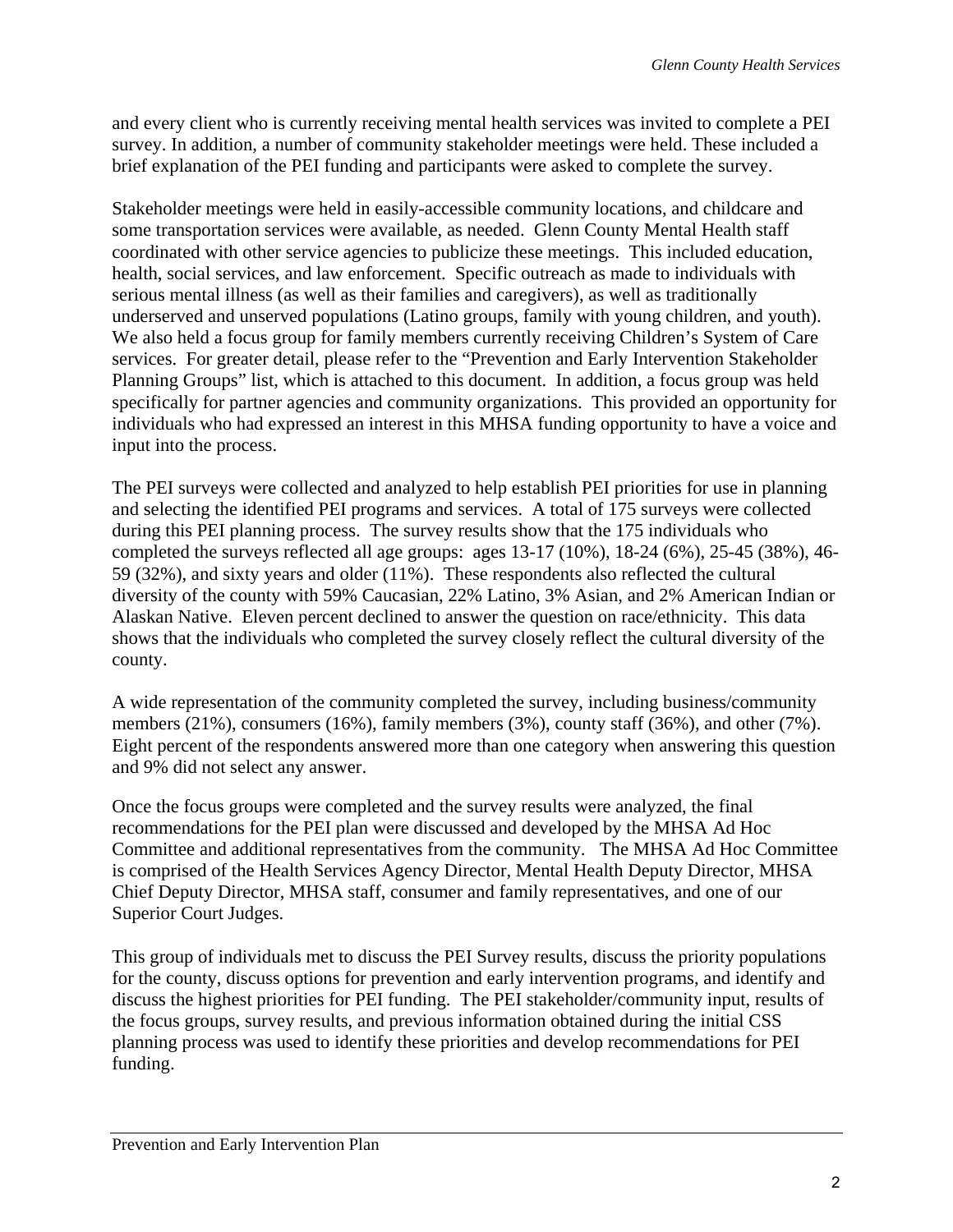There were a number of different ideas and priorities identified during the planning process, as the Ad Hoc Committee reviewed the data and input and discussed the needs of the community. This group assessed and discussed the community capacity and strengths, identified existing strengths of the county and priority populations, and reviewed the amount of funding available from PEI. As these priorities and funding limitations were discussed, the group was able to identify the highest priority populations and subsequently selected the recommended programs. The results of the Ad Hoc Committee were then shared with the Mental Health and Substance Abuse Advisory Board for their input and approval.

There were several priorities identified through this process. These included:

- **1. Newborn Home Visiting Program**: This program would build upon an existing home visiting program delivered by County Public Health Nurses. When the Public Health Nurse identifies a family who needs additional support and mental health services, the Public Health Nurse would refer the family to a Mental Health Case Manager to provide additional support and services in the homes of these high-risk newborns. This Team would assist families in creating nurturing and safe environments where newborns can optimally grow and develop, with a focus on improving mother – infant bonding, attachment, and parenting skills.
- **2. Warm Phone Line**: This program would offer a welcoming phone line for individuals interested in accessing mental health services, obtaining information, and learning more about local services. This warm phone line would reduce the stigma of calling the mental health clinic, provide a supportive person who is willing to answer questions and provide information, and connecting the caller to services, as needed. This program would develop the capacity to have an individual answer a phone line between 10 a.m. and 7 p.m. for individuals who need someone to talk with, obtain information about local resources, and obtain support. The Case Manager answering the phone will be trained using ASSIST, an evidence-based practice, to develop applied suicide intervention skills to help recognize the signs and immediacy of risk for suicide.
- **3. System-wide Early Screening**: Train all community agencies to utilize the Mental Health Screening Tool to identify mental health symptoms and individuals who could benefit from mental health services. This would be used by traditional county agencies as well as physicians, nurses, preschools, and law enforcement.
- **4. Mental Health Screening for Youth in Placement**: To screen all children and youth placed through social services and probation. This would include a mental health screening as well as developing welcoming materials describing local resources.
- **5. Clinician Training to develop skills in working with Trauma Exposed Clients**: Pay for training for clinicians to attend evidence-based training on Cognitive Behavior Therapy for Trauma Exposed individuals.
- **6. Mental Health Training to work with individuals who have experienced trauma**: In addition to the above training, mental health staff would be trained to further develop skills in working with stressed families, domestic violence victims, co-occurring disorders (substance abuse), school violence, aggressive and violent children, and parents of difficult children.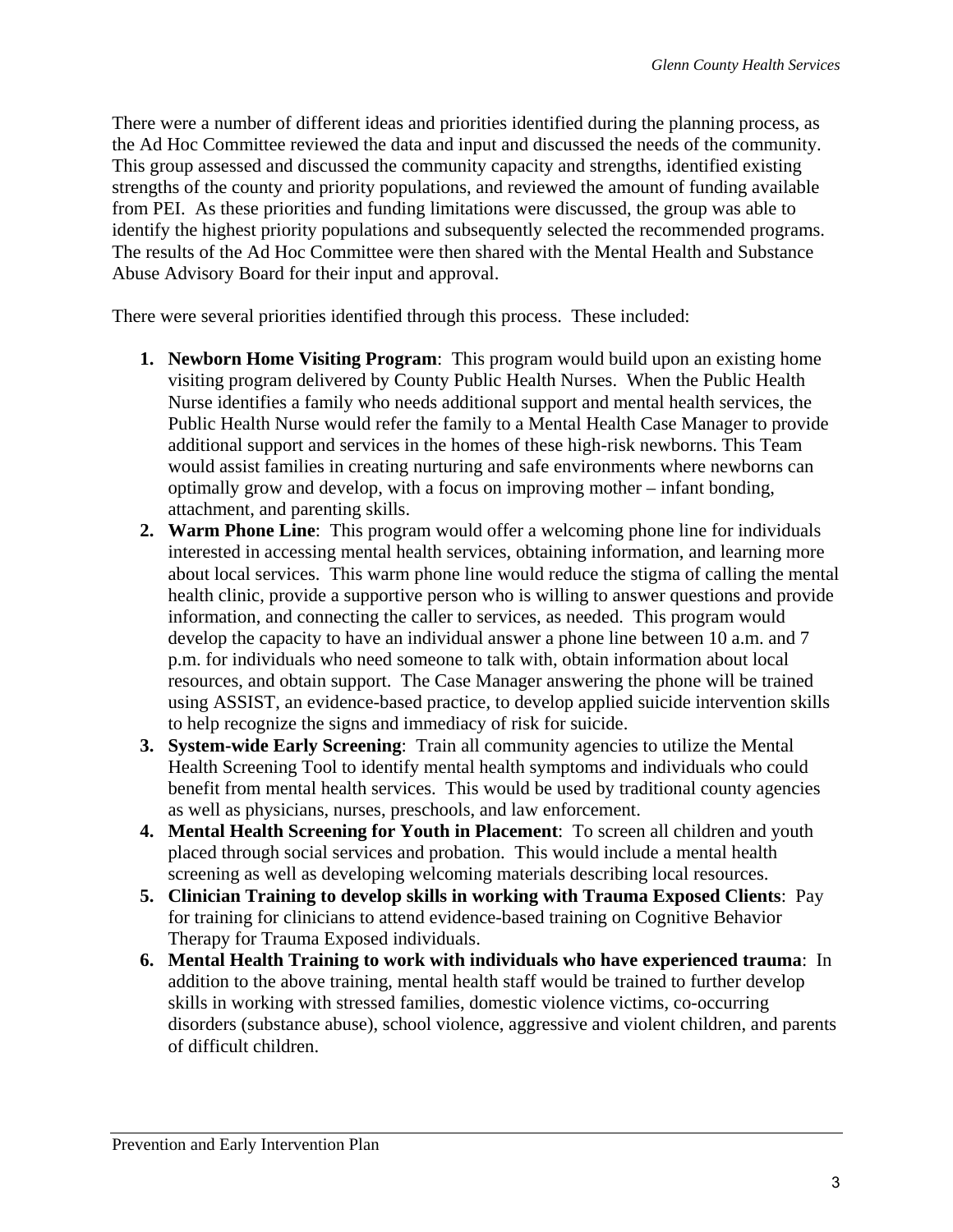While all six areas were considered high priority, the MHSA Ad Hoc Planning Committee selected the first two priorities (Newborn Home Visiting Program and the Warm Line) to develop through the PEI funding. Unfortunately, because we are a small, rural community, \$100,000 does not fully support these two activities. As a result, we will supplement these programs with other MHSA funding, as available.

## **2. Explain how the county ensured that the stakeholder participation process accomplished the following objectives (please provide examples):**

*a. Included representatives of unserved and/or underserved populations and family members of unserved/underserved populations.* 

The MHSA Coordinator held focus groups and informational sessions across the county. This helped to ensure that the opinions of unserved and underserved populations were included in the planning process. We also strived to include family members of unserved and underserved populations. Of the 161 individuals who responded to the question, "Have you or a family member ever received mental health services," 88 (55%) responded 'Yes'. This clearly demonstrated that the planning process included the target population.

Staff directly and informally engaged under-represented citizens to solicit their input. To reach un/under-served adults, focus groups were held and surveys distributed to individuals who were living in supported housing situations, the jail population, physician's offices, Public Health office, the Women, Infants, and Children (WIC) program, and to individuals participating in substance abuse programs.

Surveys were also available in public locations for the general public to complete. This wide distribution of surveys ensured that we had excellent stakeholder participation.

*b. Provided opportunities to participate for individuals reflecting the diversity of the demographics of the County, including but not limited to, geographic location, age, gender, race/ethnicity and language.* 

The 175 individuals who completed the surveys reflected all age groups: ages 13-17 (10%), 18- 24 (6%), 25-45 (38%), 46-59 (32%), and sixty years and older (11%). These respondents also reflected the cultural diversity of the county: Caucasian (59%), Latino (22%), Asian (3%), and American Indian or Alaskan Native (2%). Eleven percent declined to answer the question on race/ethnicity. Surveys were available in English and Spanish, with 5% of the respondents utilizing the Spanish surveys. Seventy-three percent (73%) of the respondents were female. Focus groups were held in the three largest communities in the county.

A wide representation of the community completed the survey, including business/community members (21%), consumers (16%), family members (3%), county staff (36%), and other (7%). Eight percent answer more than one category and 9% did not select an answer to this question.

*c. Included outreach to clients with serious mental illness and/or serious emotional disturbance and their family members, to ensure the opportunity to participate.*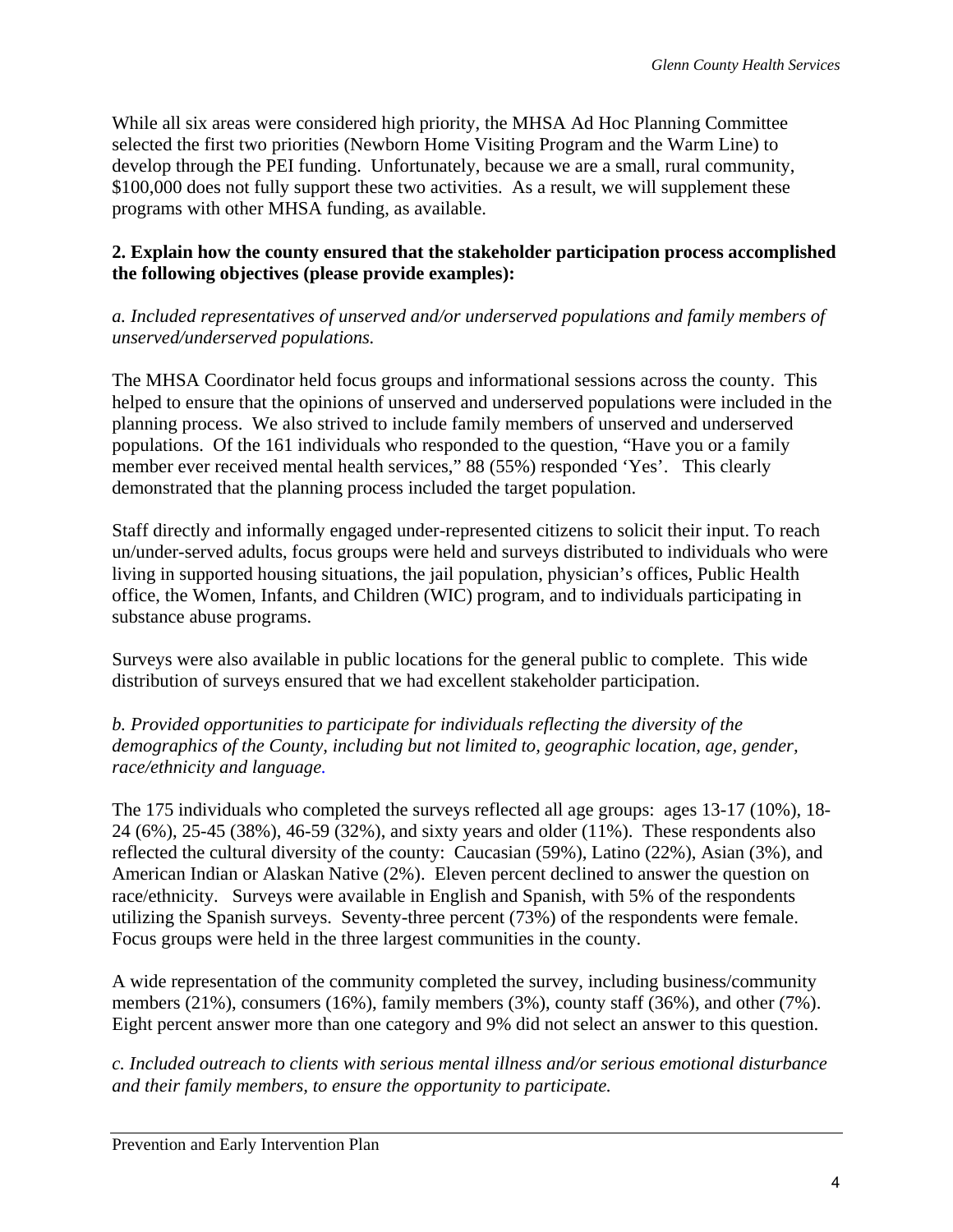Small and personal focus groups were held with clients with a serious mental illness and youth with serious emotional disturbance. Focus groups were held at the adult drop-in center, Harmony House, and the transition age youth drop-in center. In addition, family members were included in focus group and planning activities and were asked to complete a survey.

Of the 161 individuals who responded to the question, "Have you or a family member ever received mental health services," 88 (55%) responded 'Yes'. This clearly demonstrated that the planning process included the target population.

## **3. Explain how the county ensured that the Community Program Planning Process included the following required stakeholders and training:**

- *a. Participation of stakeholders as defined in Title 9, California Code of Regulations (CCR), Chapter 14, Article 2, Section 3200.270, including, but not limited to:* 
	- *Individuals with serious mental illness and/or serious emotional disturbance and/or their families*

Of the 161 individuals who responded to the question, "Have you or a family member ever received mental health services," 88 (55%) responded 'Yes'. This clearly demonstrated that the planning process included the target population. Our MHSA Ad Hoc Committee also has a number of consumer and family member representatives. These committee members were involved in reviewing the data and survey results, discussing the findings, and making the final program selections and recommendations for funding.

> • *Providers of mental health and/or related services such as physical health care and/or social services*

Thirty-six percent of the survey respondents were county or state staff. Focus groups were held at the Health Services Agency (mental health, substance abuse, and public health), Health and Human Services Agency (social services), First Five, and probation.

• *Educators and/or representatives of education* 

Focus groups included representatives from regular education, the Glenn County Office of Education (GCOE) Child and Family Service (Preschool Program), the SELPA Director and her staff, and teachers in local schools.

• *Representatives of law enforcement* 

Surveys were handed out to law enforcement agencies and probation staff attended local focus groups. The presiding Superior Court Judge attended both the agency focus group as well as joined the MHSA Ad Hoc Committee to help review the findings and have a voice in selecting the recommended programs. His participation had two benefits: 1) he had a better understanding of the priorities of the community and, 2) he provided important input into the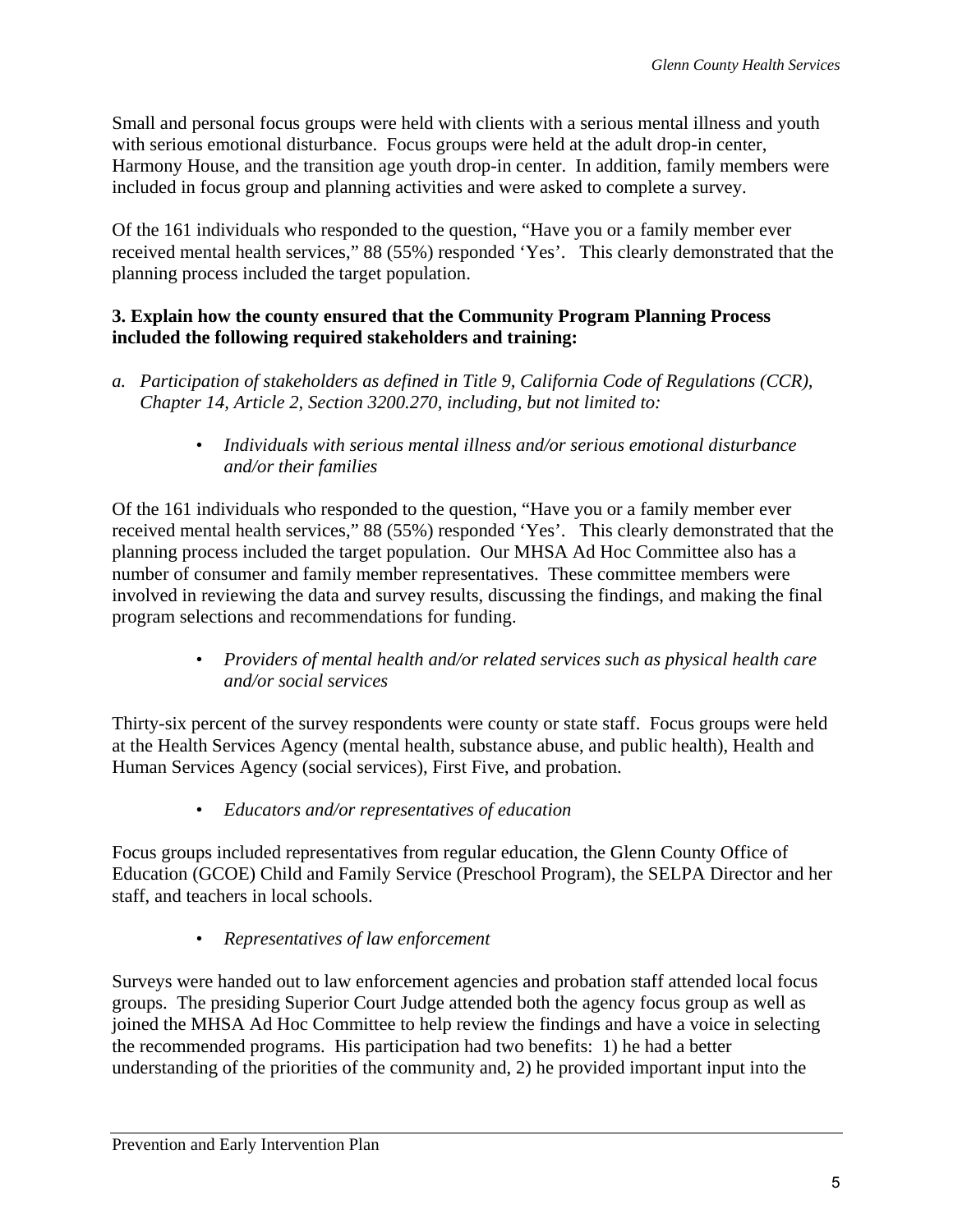discussion for prioritizing and selecting the key population priorities and appropriate PEI activities for individuals in Glenn County.

> • *Other organizations that represent the interests of individuals with serious mental illness and/or serious emotional disturbance and/or their families*

Family members from the Children's System of Care were asked to complete a survey. In addition, individuals attending Juvenile Drug Court, juvenile hall, and parents involved in Head Start programs completed a survey. Transition Age Youth were also asked to complete a survey and participated in a focus group to discuss their ideas and recommendations.

## *b. Training for county staff and stakeholders participating in the Community Program Planning Process.*

We had a small number of staff involved in facilitating focus groups and providing information on the PEI planning process. As a result, these individuals were highly trained. They had also attended state and regional MHSA training activities and PEI information sessions. The MHSA Program Coordinator, the Mental Health Deputy Director, and the MHSA Ad Hoc Planning Committee were involved in the MHSA CSS planning process and attended numerous training opportunities in the past two years. These individuals provided training for stakeholders during the planning process, during the focus groups, and during informational sessions.

## **4. Provide a summary of the effectiveness of the process by addressing the following aspects:**

## *a. The lessons learned from the CSS process and how these were applied in the PEI process.*

We utilized the learning experiences gained in our initial CSS planning process to develop and implement the PEI planning process. The community is now familiar with MHSA planning activities. Our allied agencies and community organizations are willing participants in gathering stakeholders for meetings, distributing and collecting surveys, and providing feedback about proposed programs and services.

Consumers and youth participated in organizing focus groups and assisting individuals to complete the surveys. The experience from the CSS planning process helped us to better inform the community of opportunities for input as well as identifying appropriate locations for holding meetings.

These individuals also have a better understanding of the unserved and underserved individuals in our community. This knowledge helps to improve our outreach efforts and ensure that we hold focus groups and distribute in an effort to obtain information on these key populations.

*b. Measures of success that outreach efforts produced an inclusive and effective community program planning process with participation by individuals who are part of the PEI priority populations, including Transition Age Youth.*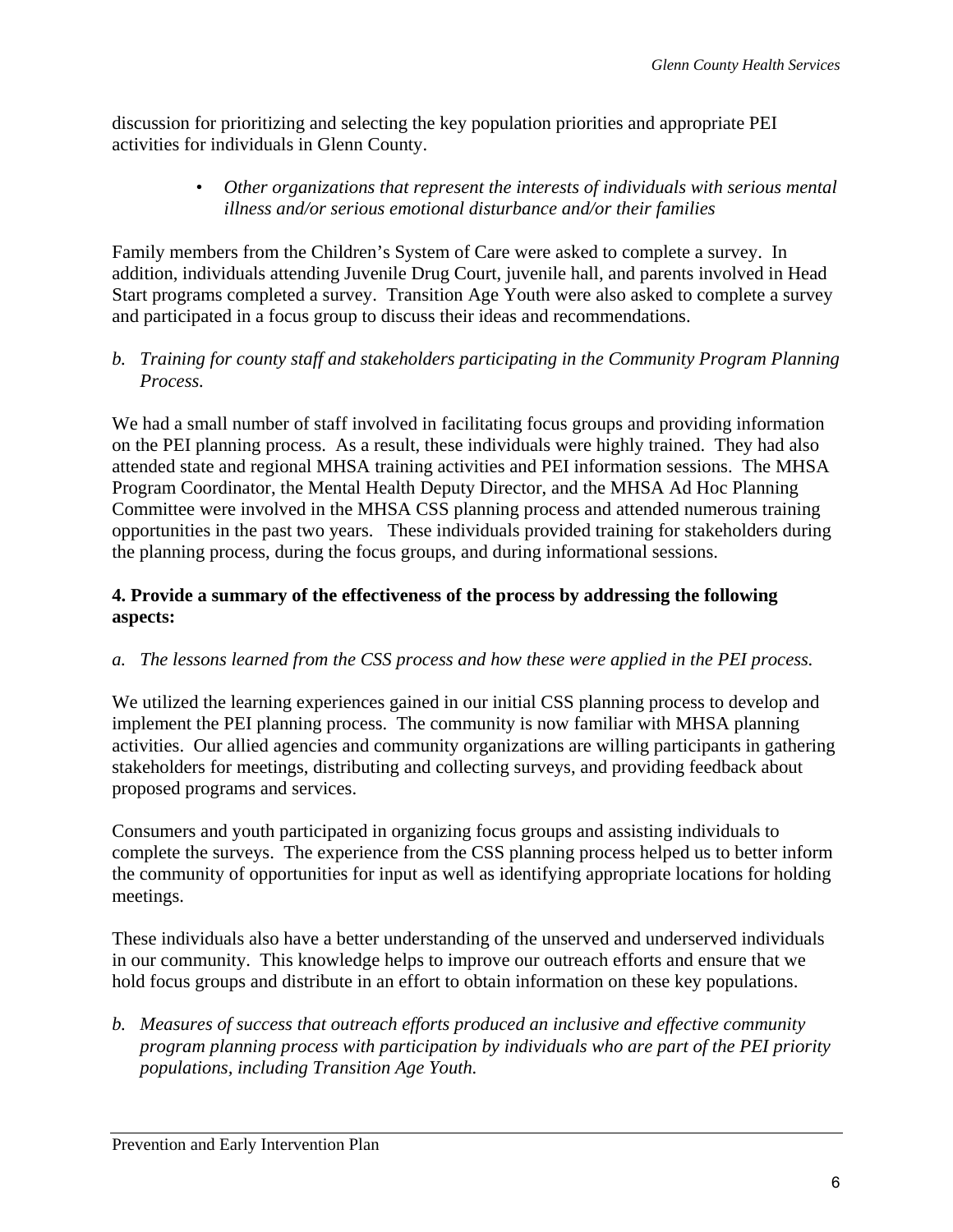Our planning process was highly successful. We obtained a total of 175 surveys with broad representation from our clients, family members, community members, and county staff. We also involved consumers, community members, county staff, and the presiding Superior Court Judge in the analysis of the data from the stakeholder input process, in finalizing the priorities for the PEI plan, and in providing input into the written PEI Plan. In addition, we had open comment groups where recorders captured spoken input.

As noted above, we also held a focus group with our Transition Age Youth. We have a very active TAY program and these youth have been active participants in all MHSA planning activities. They provided excellent input during the CSS Planning process, and were extremely helpful during our PEI planning activities. In addition, they completed the PEI survey, providing input to the process and creating an opportunity to give youth a voice in the development of prevention and early intervention programs.

## **5. Provide the following information about the required county public hearing:**

*a. The date of the public hearing:* 

The Public Hearing took place during the Mental Health and Substance Abuse Advisory Board Meeting on Tuesday, May 13, 2008 at 6:00pm.

*b. A description of how the PEI Component of the Three-Year Program and Expenditure Plan was circulated to representatives of stakeholder interests and any other interested parties who requested it.* 

The draft PEI Plan was distributed across the county in locations consistent with the CSS plan distribution. It was available for viewing on the Glenn County website and it was copied and distributed to all members of the Mental Health and Substance Abuse Board. In addition, copies of the plan were placed at partner agencies, the public library, and a number of public facilities. The plan was placed at Harmony House and the Transition Age Youth Center, as well as available to clients and family members and other interested parties.

*c. A summary and analysis of any substantive recommendations for revisions.* 

Individuals who attended the PEI Public Hearing provided the following input into the Prevention and Early Intervention Plan:

1) There was concern that the CSS Plan identified there was initially a plan to develop a "Warm" phone line was part of CSS plan – why put it into the new PEI plan? *Response: The warm line was originally planned for development using CSS funding. However, these funds were utilized to create Harmony House and expand services. There were insufficient CSS funds to adequately staff the warm line; as a result, we are planning on using PEI funding for developing this important service.*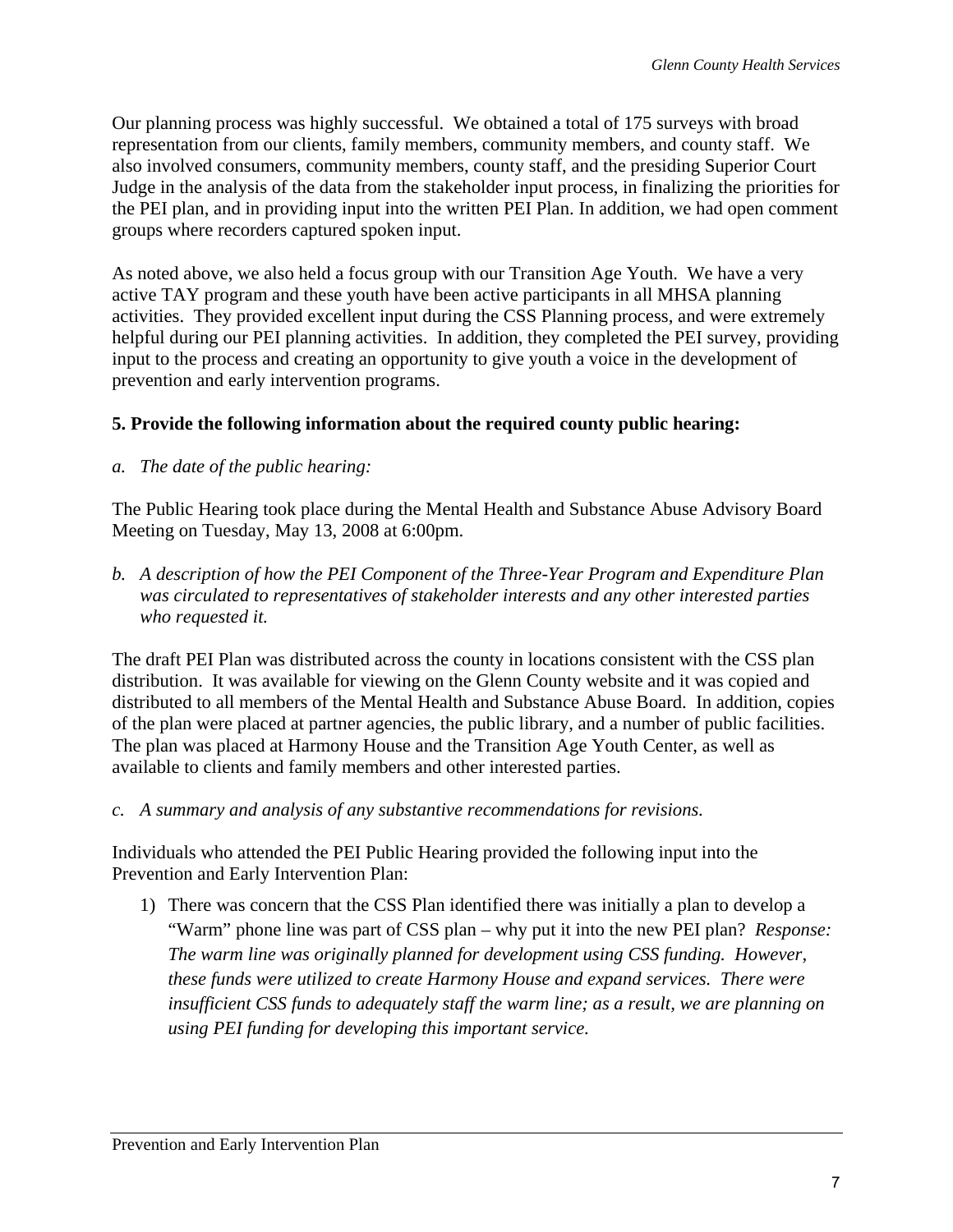- 2) Is this like a hot line? I need to be linked to the correct person. *A description of the Crisis Line and the Warm Line was discussed in order to provide a better understanding of the difference between these two services.*
- 3) Concern: We want a warm line to talk to someone right now, a current semi-emergency. That is what I'd like to see. The plan is not written in a way that says warm line. Are we building too much/too big a job for what it should be? *Response: The welcoming line is the same as the warm line. We plan to develop this welcoming line through the assistance of staff and consumers at the Wellness Center. This welcoming line will offer clients a supportive alternative when they need to talk to someone. While this will not replace the crisis line, it will complement it by offering a safe and supportive number to call when clients feel they need someone to talk to.*
- 4) One part should be triage on the phone and assisting the caller. One part is to get a proper referral. *Response: The welcoming line will be used for this purpose.*
- 5) People need to call to have contact with another human being. They don't have anyone to talk to sometimes. *Response: The warm line will be used for this purpose.*
- 6) Crisis lines one person can get burned out but if they are answering it all the time. Can we hire two people and split job responsibilities between them to avoid burnout? *Response: We will assess the feasibility of this recommendation as we develop the warm line.*
- 7) Jim Bettencourt is a member of the Mental Health Advisory Board and Chair of Not In Our Town. He may be interested in volunteering with the warm line. *Response: We will consider this recommendation.*
- *8)* Several priorities were identified. It's frustrating that we can't fund other programs. *Response: Identifying all of the priorities helps us be ready to go if other funding becomes available.*

After reviewing the public comments, we are not making any substantive changes to our PEI plan at this time.

## *d. The estimated number of participants:*

Approximately forty individuals attended the PEI Stakeholder Meeting on May 13, 2008.

*Note: County mental health programs will report actual PEI Community Program Planning expenditures separately on the annual MHSA Revenue and Expenditure Report.*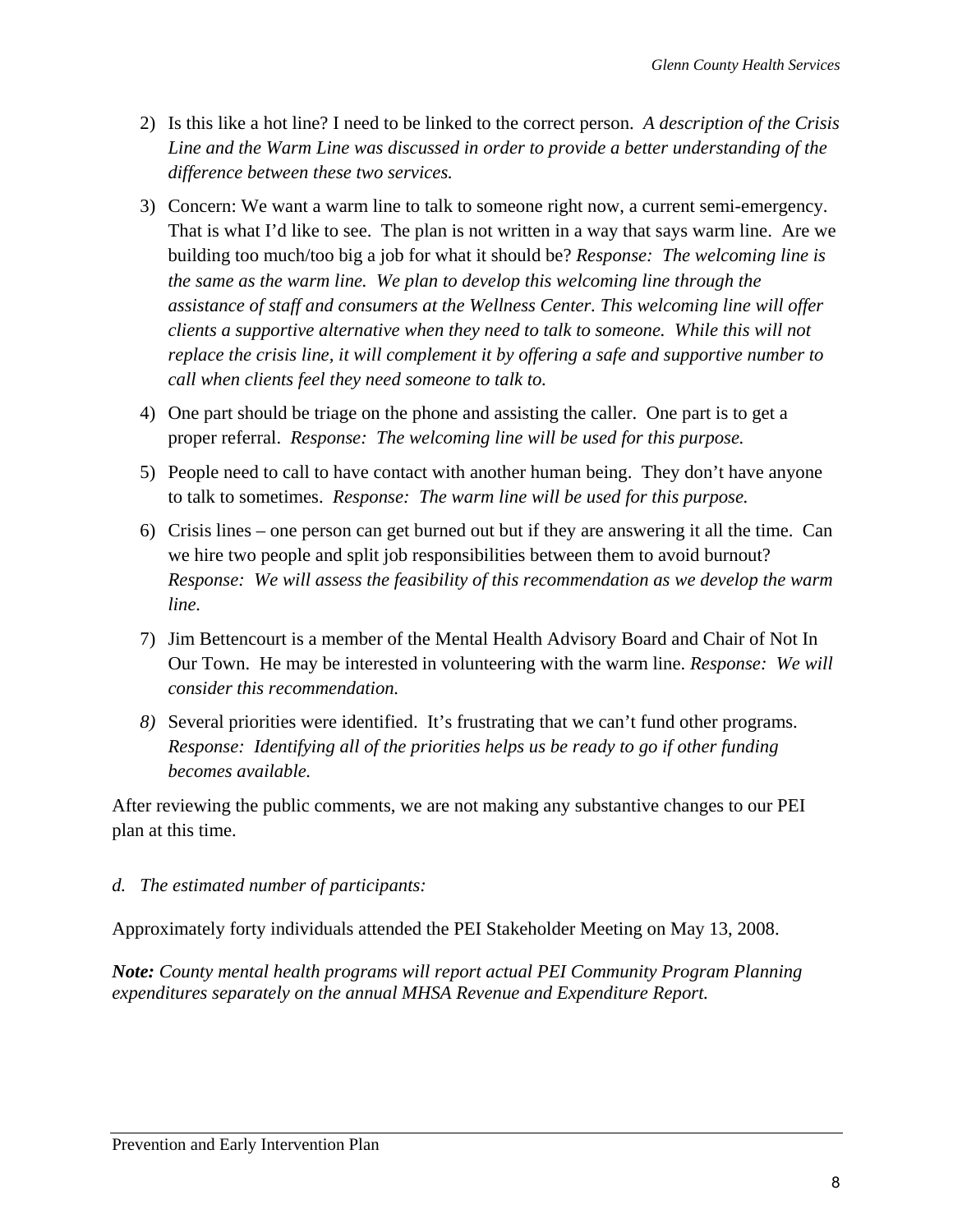## **PEI PROJECT SUMMARY**

Form No. 3

# **County: Glenn County PEI Project Name: Welcoming Families Date: August 19, 2008**

Complete one Form No. 3 for each PEI project. Refer to Instructions that follow the form.

## **1. PEI Key Community Mental Health Needs**

|                                                        |          | <b>Age Group</b> |       |       |  |  |
|--------------------------------------------------------|----------|------------------|-------|-------|--|--|
| Select as many as apply to PEI project:                | Children | <b>TAY</b>       | Adult | Older |  |  |
|                                                        | & Youth  |                  |       | Adult |  |  |
| Disparities in Access to Mental Health Services        | ⊠        | ⊠                | ⊠     |       |  |  |
| 2. Psycho-Social Impact of Trauma                      |          |                  |       |       |  |  |
| 3. At-Risk Children, Youth and Youth Adult Populations | ⊠        | ⊠                | ⊠     |       |  |  |
| 4. Stigma and Discrimination                           | ⊠        | ⊠                | ⊠     |       |  |  |
| 5. Suicide Risk                                        |          | ⊠                | ⊠     |       |  |  |

## **2A. PEI Priority Populations**

| Note: All PEI projects must address underserved racial/ethnic and cultural populations. |          | <b>Age Group</b> |             |       |  |  |
|-----------------------------------------------------------------------------------------|----------|------------------|-------------|-------|--|--|
| Select as many as apply to PEI project:                                                 | Children | <b>TAY</b>       | Adult       | Older |  |  |
| & Youth                                                                                 |          |                  |             | Adult |  |  |
| 6. Trauma Exposed Individuals                                                           |          |                  |             |       |  |  |
| 7. Individuals Experiencing Onset of Service Psychiatric Illness                        |          |                  |             |       |  |  |
| 8. Children and Youth in Stressed Families                                              | ⊠        | ⊠                | $\boxtimes$ |       |  |  |
| 9. Children and Youth at Risk for School Failure                                        | ⊠        | $\boxtimes$      |             |       |  |  |
| 10. Children & Youth at Risk of or Experiencing Juvenile Justice Involvement            | ⊠        | $\boxtimes$      |             |       |  |  |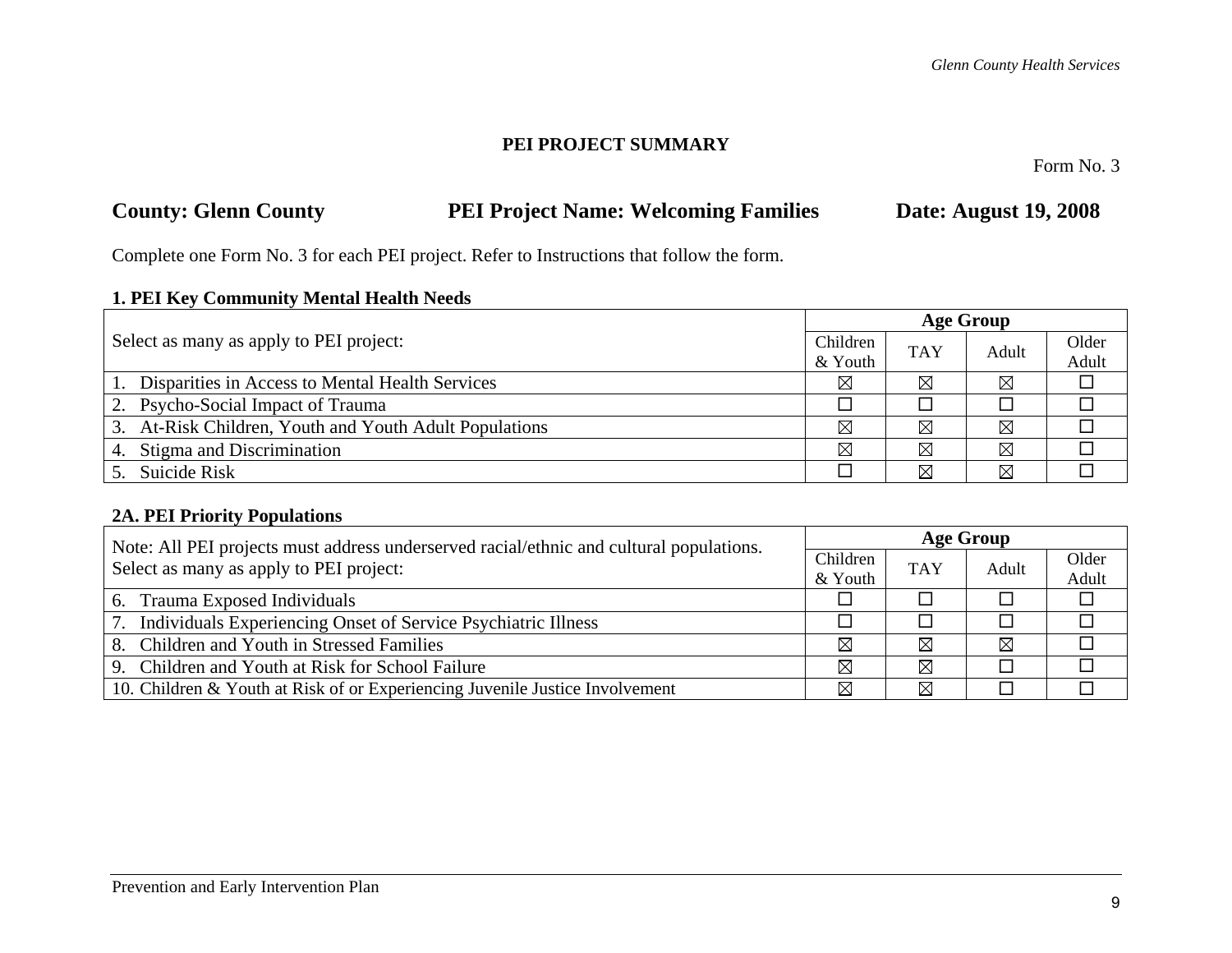## **PEI PROJECT SUMMARY – Welcoming Families**

#### **2B. Summarize the stakeholder input and data analysis that resulted in the selection of priority population(s).**

Our planning process was quite comprehensive for a small county. The Glenn County MHSA Ad Hoc Committee developed a survey to obtain information from each stakeholder. This created a vehicle for obtaining input from individuals attending focus groups as well as individuals who were unable to attend an organized event. Input was obtained through a number of different focus groups, presentations, and broadly distributed PEI surveys. In addition, each and every client who is currently receiving mental health services was invited to complete a PEI survey. In addition, a number of community stakeholder meetings were held. These included a brief explanation of the PEI funding and participants were asked to complete the survey.

Once the focus groups were completed and the survey results were analyzed, the final recommendations for the PEI plan were discussed and developed by the MHSA Ad Hoc Committee and additional representatives from the community. The MHSA Ad Hoc Committee is comprised of the Health Services Agency Director, Mental Health Deputy Director, MHSA Chief Deputy Director, MHSA staff, consumer and family representatives, and one of our Superior Court Judges.

This group of individuals met to discuss the PEI Survey results, discuss the priority populations for the county, discuss options for prevention and early intervention programs, and discuss and identify the highest priorities for PEI funding. The PEI stakeholder/community input, results of the focus groups, survey results, and previous information obtained during the initial CSS planning process was used to identify these priorities and develop recommendations for PEI funding.

The survey results showed that there were 175 individuals who completed the PEI survey (see Appendix A). The PEI Ad Hoc Committee, comprised of consumers, family members, staff, and our judge, discussed the results of the planning process and selected two priority areas for funding with PEI dollars. Because we only have \$100,000 per year for PEI, we will utilize funds from Public Health to support these priorities. The Welcoming Families project will be funded in part with Public Health money. Two positions will be funded: a Public Health Nurse (1.0 FTE, Public Health funds) and a Mental Health Case Manager (.4 FTE, PEI funds).

There were a number of different ideas and priorities identified during the planning process, as the Ad Hoc Committee reviewed the data and input and discussed the needs of the community. This group assessed and talked about the community capacity and strengths, identified existing strengths of the county and priority populations, and reviewed the amount of funding available from PEI. As these priorities and funding limitations were discussed, the group was able to identify the highest priority populations and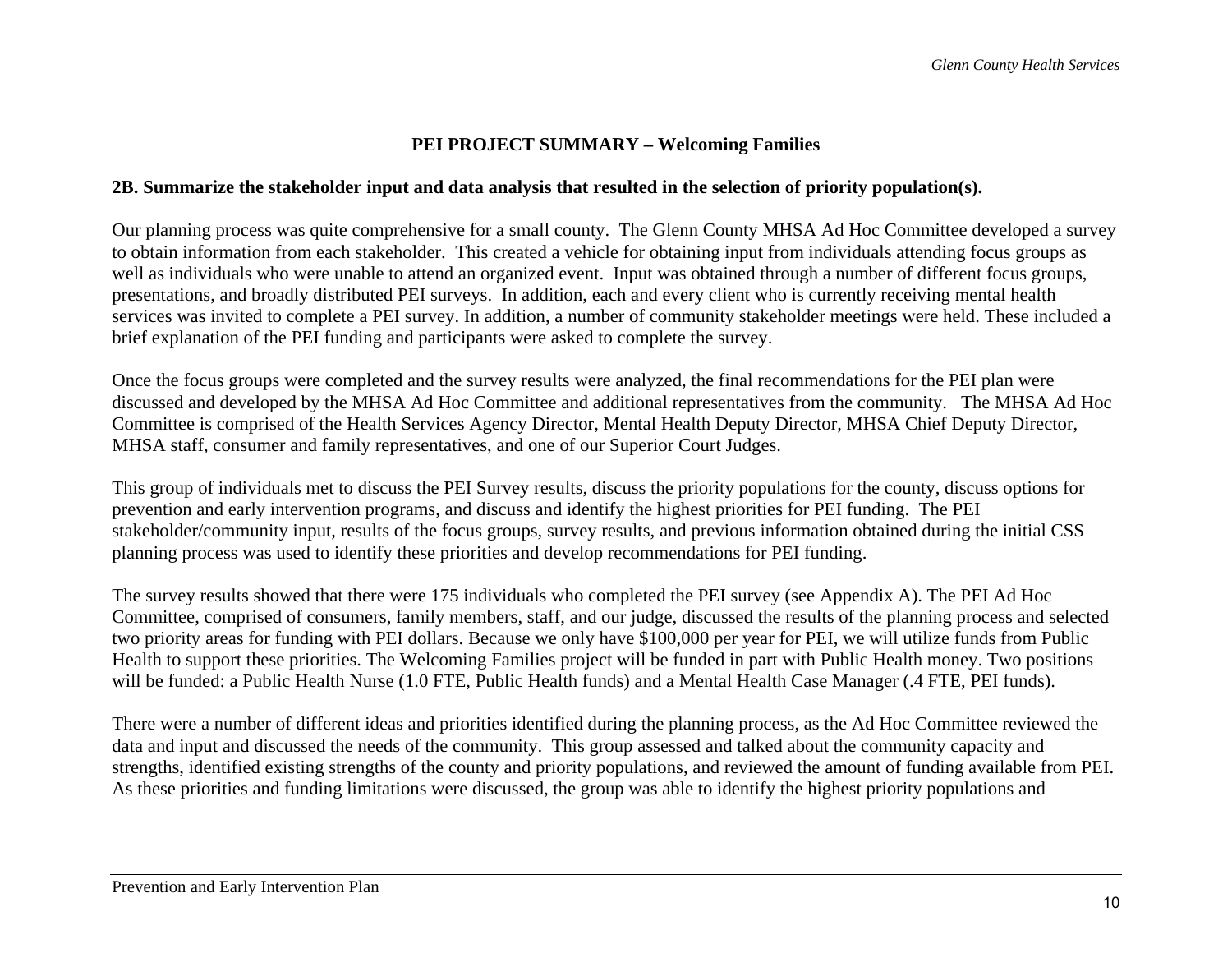subsequently selected the recommended programs. The results of the Ad Hoc Committee were then shared with the Mental Health and Substance Abuse Advisory Board for their input and approval.

#### **3. PEI Project Description: (attach additional pages, if necessary)**

The highest priority population for PEI funding was to promote healthy families by building upon the foundation of an existing Public Health program. By utilizing our existing Public Health Visiting Nurse Program, the Committee decided to fund a Mental Health Case Management position to work closely with the Public Health nurse. The Welcoming Families Program will pair mental health services with the Visiting Public Health Nurse Program to support new mothers during the first year of the newborn's life. The Public Health Nurse Program is an effective program where a Public Health Nurse visits all mothers with a newborn while in the hospital, or shortly after returning home. The Public Health Nurse offers information and support to new mothers, discussing typical infant behavior and developmental milestones, including sleeping and eating patterns, and crying behavior. The Nurse discusses the newborn's weight, Apgar scores, bathing, and cord care. She is available to answer any questions.

Following the home visit, the Nurse completes a health and mental health screening tool, which assesses the mother's attachment, bonding, and mother-infant behavior and interactions. This screening tool will indicate when there is a need for linkage with the Mental Health Case Manager with the Welcoming Families Program. Once the referral is made, the Welcoming Families Case Manager will accompany the Public Health Nurse during a scheduled visit to the home. This coordination of services will help reduce the stigma of a mental health referral and improve disparities in accessing mental health services.

The Case Manager and Nurse will visit with the mother and newborn and observe parenting behaviors, assess for stressors in the home, and provide immediate support to the family. By pairing this team, we will be able to offer services to infants in stressed families, identify at risk children, siblings, and families, and reduce the stigma of accessing mental health services, and improve access for all families.

The Welcoming Families program will greatly enhance and expand the Public Health Visiting Nurse program by offering extended, home-based services to these high-risk families. The Mental Health Case Manager will be available to offer supportive services to the new mothers and link them to other community services. For example, all mothers who deliver babies with a positive toxicology screen will be linked to our Intensive Substance Abuse Program for Mothers at our Discovery House.

Teen mothers will be referred to our MHSA Transition Age Youth (TAY) Program, which offers a Teen Parenting Class. A teen dad's support group is also available to teen fathers at the TAY Center. Women with newborns who have ongoing mental health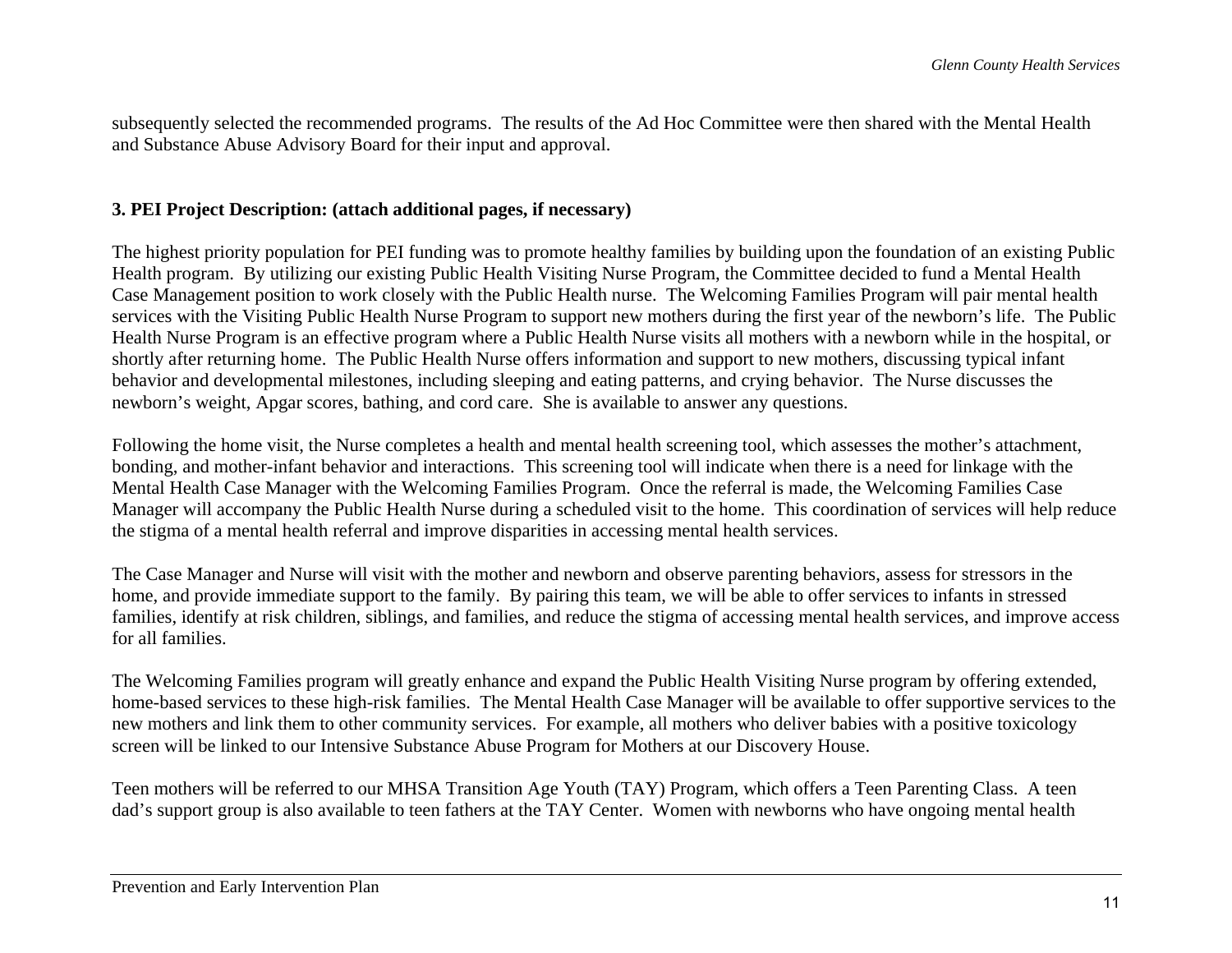needs (for example, post partum depression) will be referred to our MHSA Wellness Center, Harmony House. This center offers bilingual, bicultural services, including a Spanish Speaking Women's Group, individual and group therapy, and a strong social support network. In addition, referrals to Nurturing Parent Support groups, Little Learners Play Group, and our Parent Child Interactive Therapy (PCIT) program will be made, as appropriate.

The Welcoming Families Program will promote healthy parenting for at-risk families. It will provide immediate support, referral and linkage to needed services, and ongoing opportunities to create healthy and resilient children and families.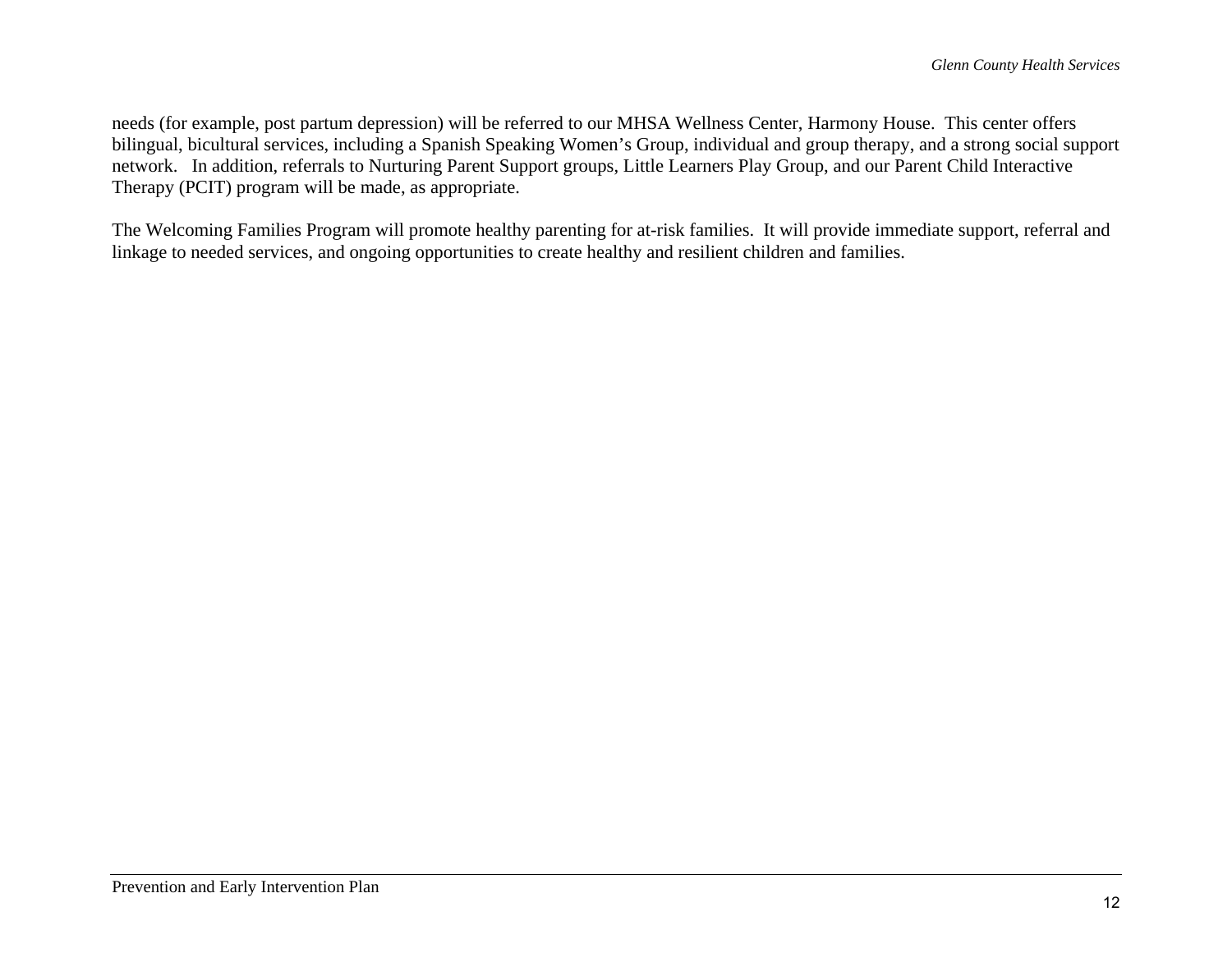## **PEI PROJECT SUMMARY – Welcoming Families**

#### **4. Programs**

| Program Title                                                    | Proposed number of individuals or<br>families through PEI expansion to be<br>served through June 2009 by type | Number of months<br>in operation<br>through June 2009 |          |
|------------------------------------------------------------------|---------------------------------------------------------------------------------------------------------------|-------------------------------------------------------|----------|
|                                                                  | <b>Prevention</b>                                                                                             | <b>Early Intervention</b>                             |          |
|                                                                  | Individuals:                                                                                                  | Individuals:                                          |          |
|                                                                  | Families:                                                                                                     | Families:                                             |          |
| Welcoming Families (Public Health and Mental Health visiting new | Individuals:                                                                                                  | Individuals:                                          |          |
| mothers and their infants; no EBP)                               | Families: 20                                                                                                  | Families: 5                                           | 9 Months |
|                                                                  | Individuals:                                                                                                  | Individuals:                                          |          |
|                                                                  | Families:                                                                                                     | Families:                                             |          |
|                                                                  | Individuals:                                                                                                  | Individuals:                                          |          |
|                                                                  | Families:                                                                                                     | Families:                                             |          |
|                                                                  | Individuals:                                                                                                  | Individuals:                                          |          |
|                                                                  | Families:                                                                                                     | Families:                                             |          |
|                                                                  | Individuals:                                                                                                  | Individuals:                                          |          |
|                                                                  | Families:                                                                                                     | Families:                                             |          |
|                                                                  | Individuals:                                                                                                  | Individuals:                                          |          |
|                                                                  | Families:                                                                                                     | Families:                                             |          |
|                                                                  | Individuals:                                                                                                  | Individuals:                                          |          |
|                                                                  | Families:                                                                                                     | Families:                                             |          |
|                                                                  | Individuals:                                                                                                  | Individuals:                                          |          |
|                                                                  | Families:                                                                                                     | Families:                                             |          |
|                                                                  | Individuals:                                                                                                  | Individuals:                                          |          |
|                                                                  | Families:                                                                                                     | Families:                                             |          |
| TOTAL PEI PROJECTED ESTIMATED UNDUPLICATED                       | Individuals:                                                                                                  | Individuals:                                          |          |
| COUNT OF INDIVIDUALS TO BE SERVED                                | <b>Families: 20</b>                                                                                           | <b>Families: 5</b>                                    | 9 Months |

### **5. Alternate Programs**

 $\Box$  Please check box if any of the programs listed above are not in the PEI Resource Materials. Attach a narrative providing a rationale for selecting the alternate programs (refer to Instructions for Form No. 3).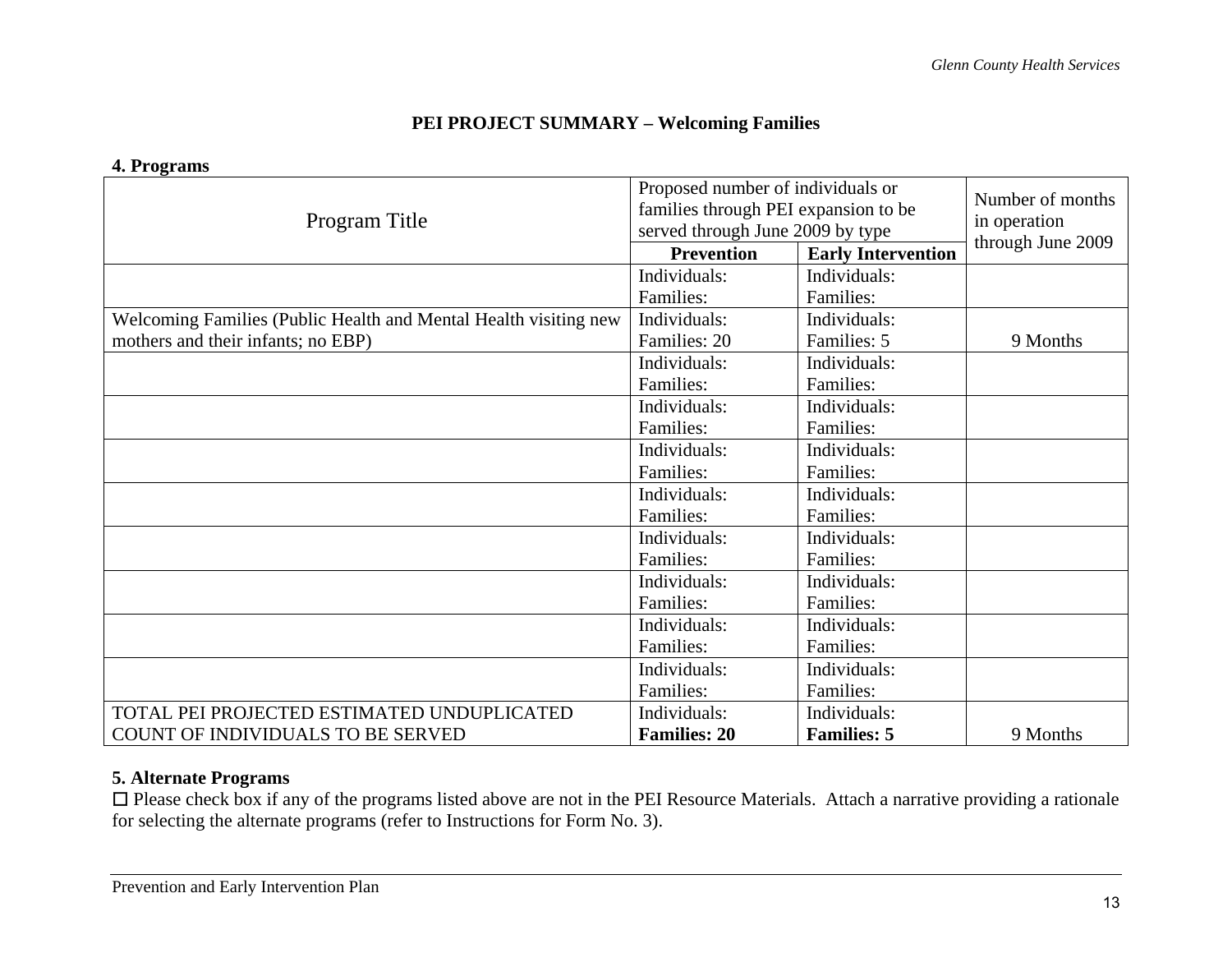## **PEI PROJECT SUMMARY – Welcoming Families**

#### **6. Linkages to County Mental Health and Providers of Other Needed Services**

The Public Health Nurse will visit new families in the hospital or at home in the first months after birth. When there is an identified need, an immediate referral to the Mental Health Case Manager will be made. The Public Health Nurse and the Mental Health Case Manager will visit the home together to improve access to services. This will provide the opportunity to assess the parent(s) for attachment, bonding, and caregiver strain. The Welcoming Families team will identify families that need additional services and link them to the appropriate resource, including but not limited to mental health, substance abuse, benefits, and parent support groups.

We will utilize other MHSA programs including the Adult Wellness Center, Harmony House, and the TAY Center. Women who abuse substances will be referred to an intensive program at the Discovery House. Families will be referred to parenting classes, mental health services, and other programs, as appropriate.

The Welcoming Families program will create stronger, healthy families, by improving access to mental health services, reducing disparities by pairing mental health services with public health services, and developing strong parent skills to reduce the incidence of child abuse and neglect.

Mothers will be provide support and early intervention to help reduce isolation and the negative consequences of post partum depression. An increased understanding of infant behavior and improved parenting skills will reduce the likelihood of child abuse and neglect.

## **7. Collaboration and System Enhancements**

This project builds collaboration between public health and mental health services. It provides wellness and linkages to services for young families who are often isolated and with minimal resources. As noted above, this is a collaborative project that combines an excellent, early intervention Public Health program with additional mental health resources to meet the needs of new families. Through this coordination, families will receive enhanced services and achieve positive outcomes.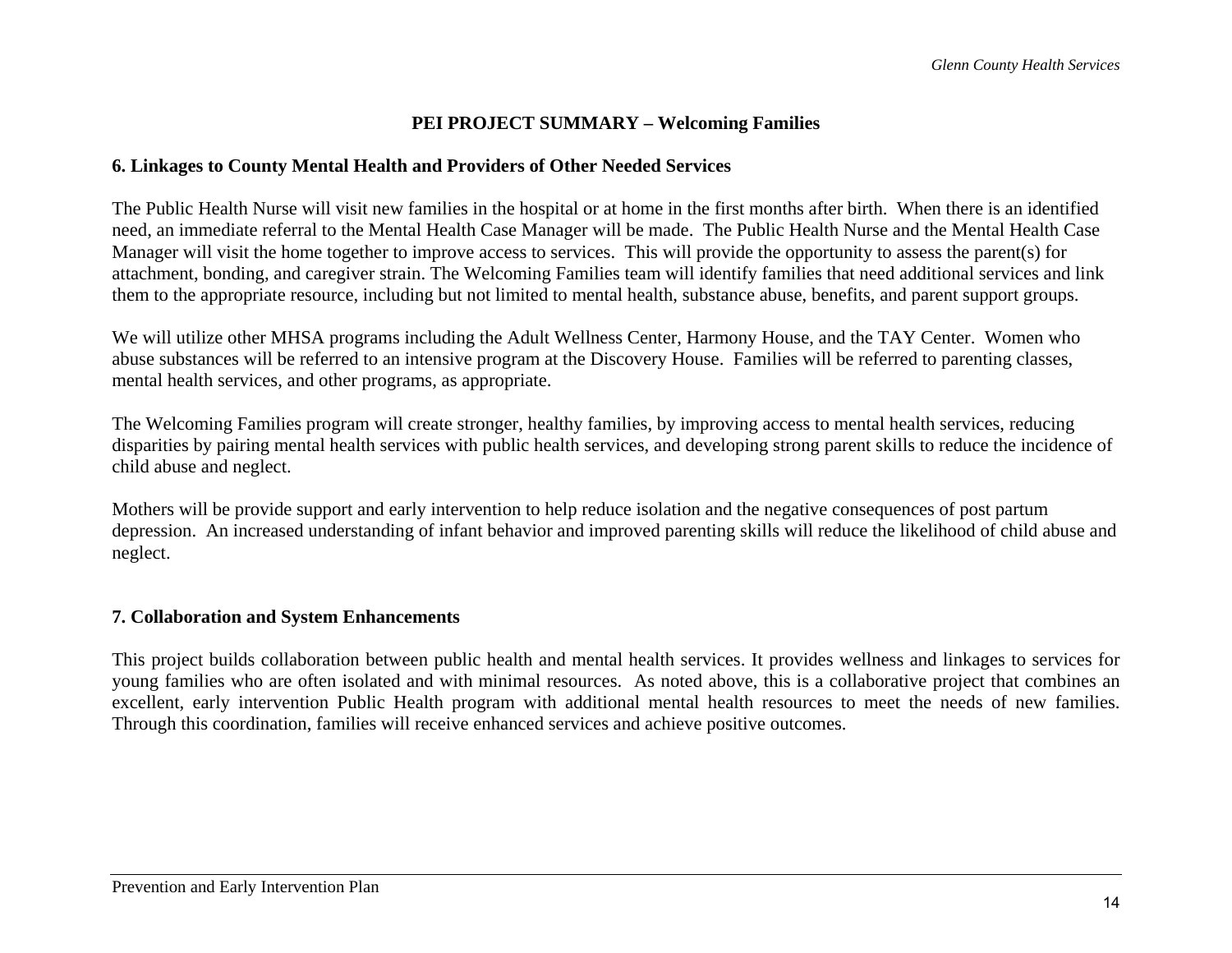### **8. Intended Outcomes**

Families will greatly benefit from this program by receiving early support, intervention, and linkage to community resources. New mothers will have supportive services in a timely manner to help them with their newborn child. They will have a support person who is available to talk to, offer advice, and assist them to learn to manage their child's developmental behaviors, including feeding, developing positive sleep patterns, and managing crying. These women will have the opportunity to develop skills to promote healthy babies, attend parenting classes, and be linked to supportive community resources. These in-home services will reduce disparities, improve access to mental health services, and reduce the incidence of child abuse and neglect in our community.

#### **9. Coordination with Other MHSA Components**

As noted above, we will utilize other MHSA programs to provide supportive services to meet the needs of teen parents and adults with newborn infants.

#### **10. Additional Comments (optional)**

All resources and information on community services will be available in both Spanish and English. Whenever possible, we will hire bilingual, bicultural staff to ensure that services are culturally sensitive.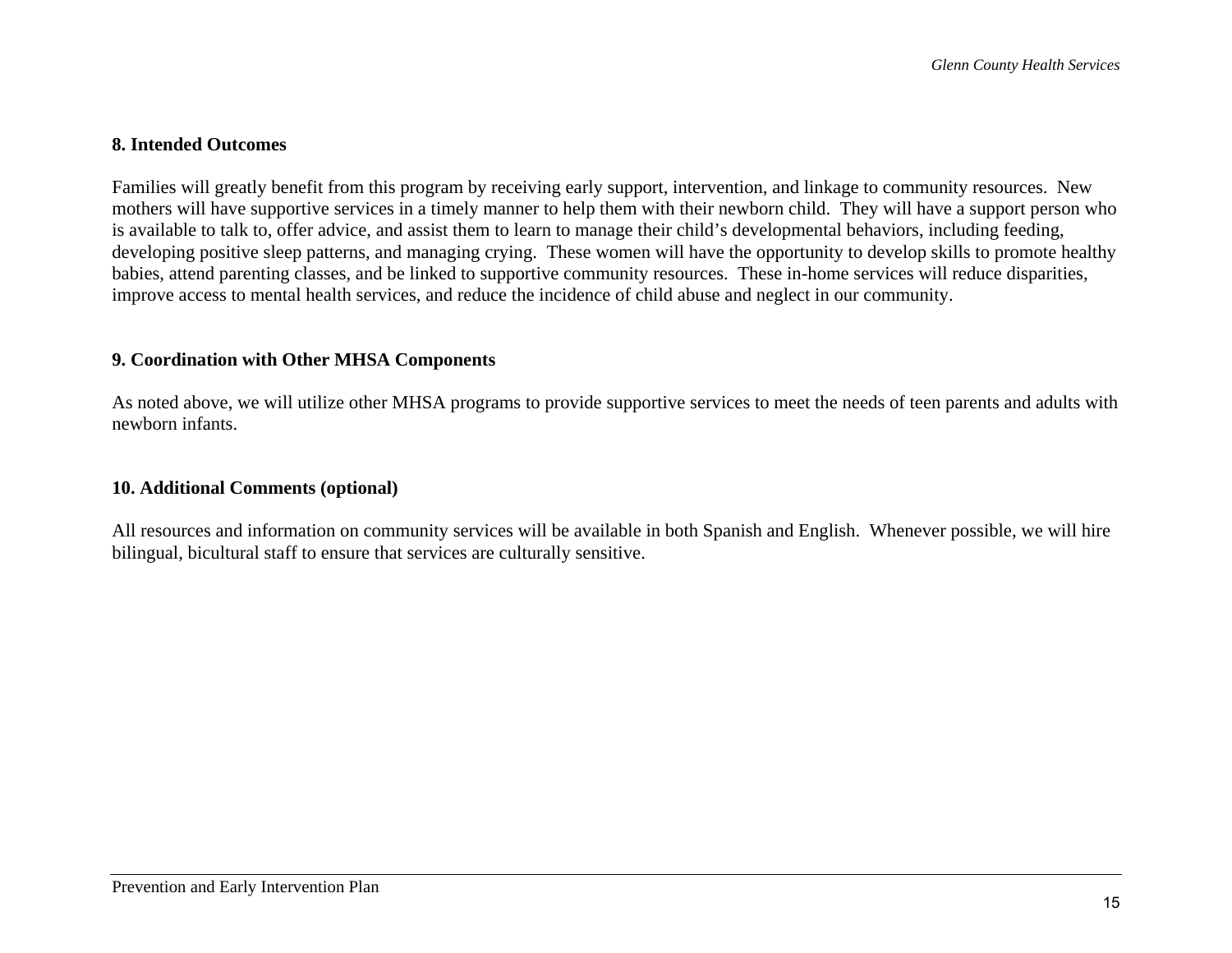## **PEI PROJECT SUMMARY – Welcoming Line**

Form No. 3

| <b>County: Glenn County</b> | <b>PEI Project Name: Welcoming Line</b> | <b>Date: August 19, 2008</b> |
|-----------------------------|-----------------------------------------|------------------------------|
|-----------------------------|-----------------------------------------|------------------------------|

Complete one Form No. 3 for each PEI project. Refer to Instructions that follow the form.

## **1. PEI Key Community Mental Health Needs**

|                                                        |          | <b>Age Group</b> |       |             |  |  |
|--------------------------------------------------------|----------|------------------|-------|-------------|--|--|
| Select as many as apply to PEI project:                | Children | <b>TAY</b>       | Adult | Older       |  |  |
|                                                        | & Youth  |                  |       | Adult       |  |  |
| 1. Disparities in Access to Mental Health Services     |          | ⊠                | ⊠     | $\boxtimes$ |  |  |
| 2. Psycho-Social Impact of Trauma                      |          |                  |       |             |  |  |
| 3. At-Risk Children, Youth and Youth Adult Populations |          | ⊠                | ⊠     | $\boxtimes$ |  |  |
| 4. Stigma and Discrimination                           |          | $\boxtimes$      | ⊠     | ⊠           |  |  |
| 5. Suicide Risk                                        |          |                  |       |             |  |  |

## **2A. PEI Priority Populations**

| Note: All PEI projects must address underserved racial/ethnic and cultural populations. |          | <b>Age Group</b> |             |             |  |  |
|-----------------------------------------------------------------------------------------|----------|------------------|-------------|-------------|--|--|
| Select as many as apply to PEI project:                                                 | Children | <b>TAY</b>       | Adult       | Older       |  |  |
| & Youth                                                                                 |          |                  |             | Adult       |  |  |
| 6. Trauma Exposed Individuals                                                           |          | ⊠                | $\boxtimes$ | $\boxtimes$ |  |  |
| 7. Individuals Experiencing Onset of Service Psychiatric Illness                        |          | ⊠                | $\boxtimes$ | $\boxtimes$ |  |  |
| 8. Children and Youth in Stressed Families                                              |          | $\boxtimes$      | $\boxtimes$ |             |  |  |
| 9. Children and Youth at Risk for School Failure                                        |          | ⊠                | $\boxtimes$ |             |  |  |
| 10. Children & Youth at Risk of or Experiencing Juvenile Justice Involvement            |          | ⊠                |             |             |  |  |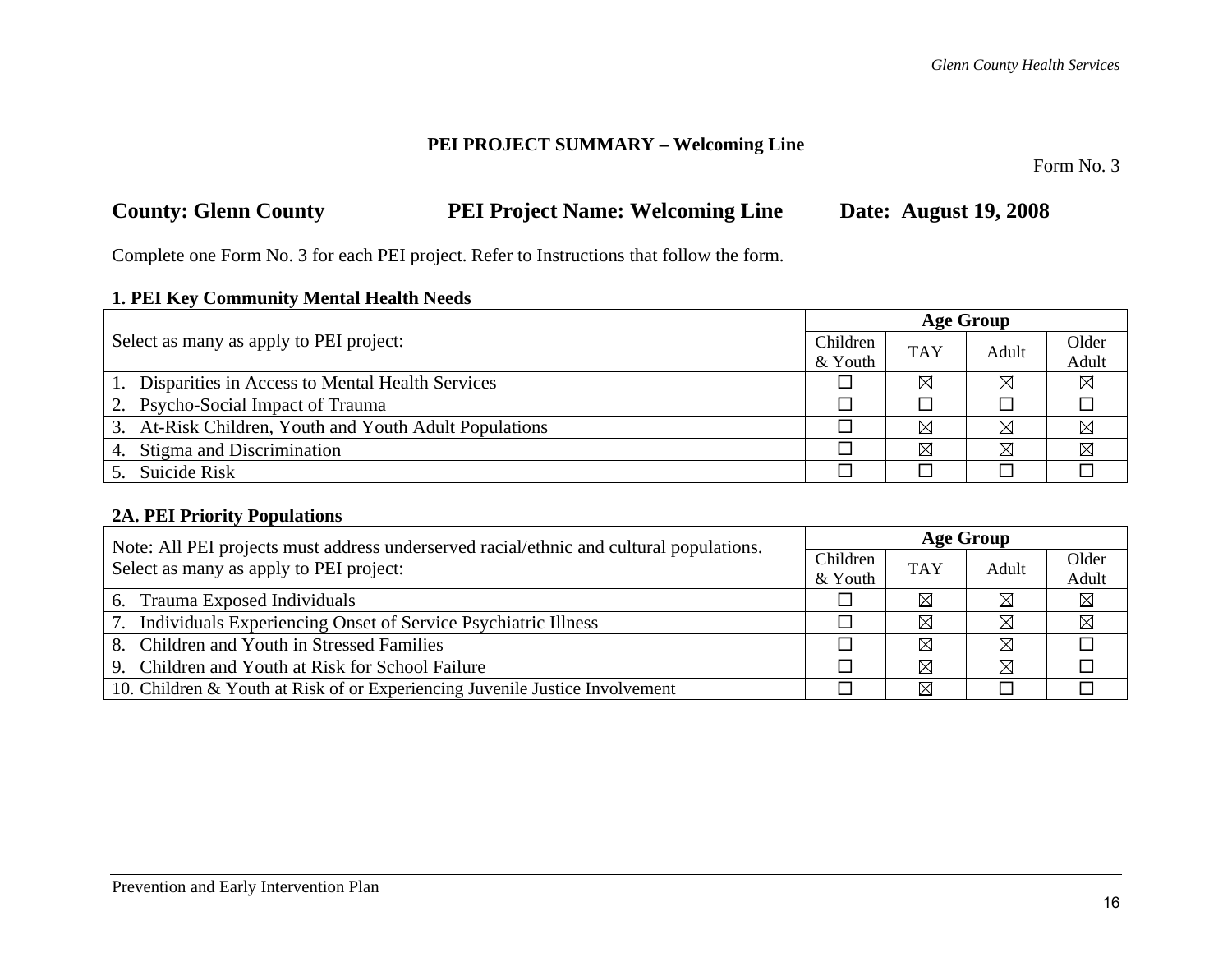## **PEI PROJECT SUMMARY – Welcoming Line**

#### **2B. Summarize the stakeholder input and data analysis that resulted in the selection of priority population(s).**

Our planning process was quite comprehensive for a small county. The Glenn County MHSA Ad Hoc Committee developed a survey to obtain information from each stakeholder. This created a vehicle for obtaining input from individuals attending focus groups, as well as individuals who were unable to attend an organized event. Input was obtained through a number of different focus groups, presentations, and broadly distributed PEI surveys. In addition, each and every client who is currently receiving mental health services was invited to complete a PEI survey. In addition, a number of community stakeholder meetings were held. These included a brief explanation of the PEI funding and participants were asked to complete the survey.

Once the focus groups were completed and the survey results were analyzed, the final recommendations for the PEI plan were discussed and developed by the MHSA Ad Hoc Committee and additional representatives from the community. The MHSA Ad Hoc Committee is comprised of the Health Services Agency Director, Mental Health Deputy Director, MHSA Chief Deputy Director, MHSA staff, consumer and family representatives, and one of our Superior Court Judges.

This group of individuals met to discuss the PEI Survey results, discuss the priority populations for the county, discuss options for prevention and early intervention programs, and discuss and identify the highest priorities for PEI funding. The PEI stakeholder/community input, results of the focus groups, survey results, and previous information obtained during the initial CSS planning process was used to identify these priorities and develop recommendations for PEI funding.

The survey results showed that there were 175 individuals who completed the PEI survey (see Appendix A). The PEI Ad Hoc Committee, comprised of consumers, family members, staff, and our judge, discussed the results of the planning process and selected two priority areas for funding with PEI dollars.

There were a number of different ideas and priorities identified during the planning process, as the Ad Hoc Committee reviewed the data and input and discussed the needs of the community. This group assessed and talked about the community capacity and strengths, identified existing strengths of the county and priority populations, and reviewed the amount of funding available from PEI. As these priorities and funding limitations were discussed, the group was able to identify the highest priority populations and subsequently selected the recommended programs. The results of the Ad Hoc Committee were then shared with the Mental Health and Substance Abuse Advisory Board for their input and approval.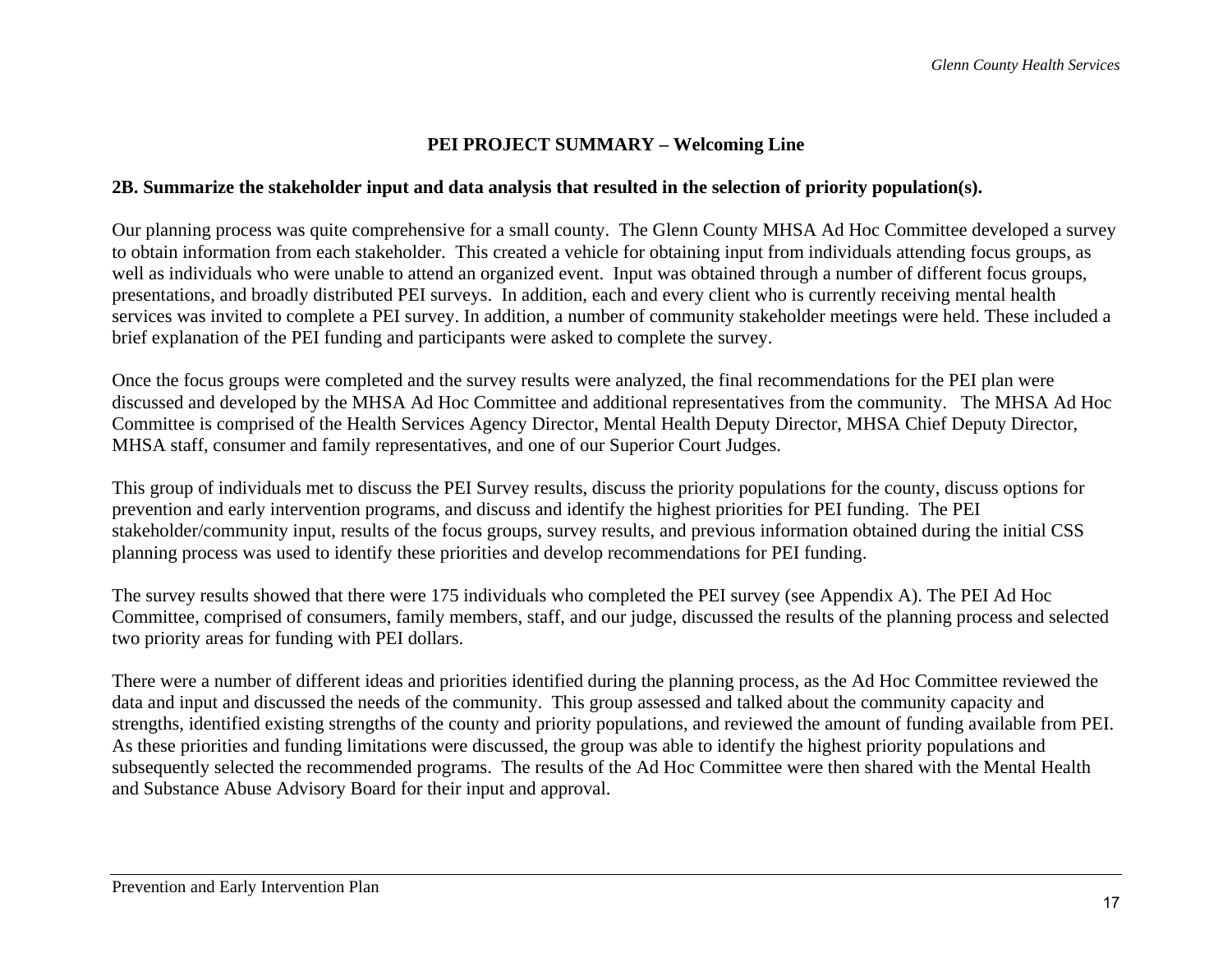Survey results also showed that individuals were interested in having services delivered in the community and to provide early screening, diagnosis, and treatment for mental illness (65%). Other priorities include children and youth in stressed families (87%), those whose parents have drug and alcohol problems (88%), and those who are abused or neglected (88%). These populations were also a factor in the decision to develop a team to visit families with newborns.

The stakeholder data showed strong support for developing a welcoming line to provide a support line for talking with people, linking them to services, and providing a resource to help address suicidal ideation behavior. Eighty-three percent (83%) of the survey respondents identify people who have attempted or might attempt suicide as the greatest need for PEI funding.

## **3. PEI Project Description: (attach additional pages, if necessary)**

The Welcoming Line will provide a live answering service which provides a warm, welcoming response to all callers. This "warm line" will offer preventative services, responding to caller's questions about services, and linking the individual to services, when appropriate. The Welcoming Line will be located at our MHSA adult wellness center, Harmony House, and will be staffed by trained individuals who are case managers / consumer coaches.

Glenn County Health Services Agency also operates a Crisis Line, which is available to the community 24/7. The Crisis Line responds to mental health emergencies.

The Welcoming Line is not a crisis line. It is designed to improve access to unserved and underserved populations by offering a person to talk to, who is knowledgeable about resources, and is willing to listen, validate the caller, and determine if there is a need for services. The Welcoming Line will link the caller to available services, and/or offer to meet the caller if that is what is needed to reduce barriers to services.

The Welcoming Line staff will develop flyers, create Public Service Announcements, and write newspapers articles and ads to help promote the use of the Welcoming Line and inform the community of this new service. Flyers will also be distributed to partner agencies, the library, grocery stores, and other public locations. All materials and notices will be in Spanish and English.

The Welcoming Line will reach unserved and underserved individuals and improve access to mental health services. We anticipate that the Welcoming Line will be utilized by many different high risk populations, including stressed parents, lesbians, gay, bisexual, transsexual, questioning, and undecided (LGBTQU) individuals, and older adults. We will ensure that our flyers will be distributed to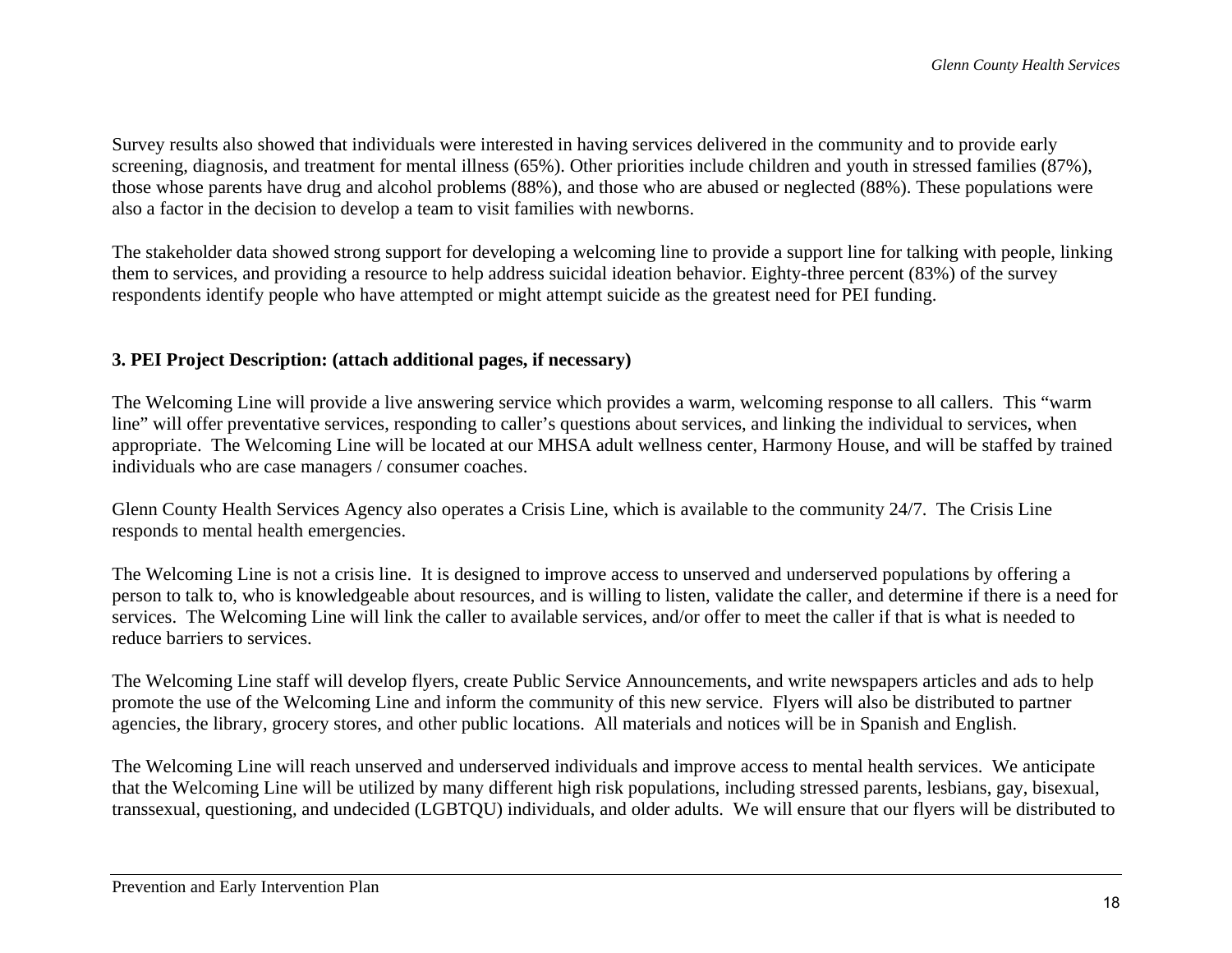the elderly population in Glenn County. Older adults are especially vulnerable and are excellent candidates for our Welcoming Line. By offering immediate interactions and supportive responses to callers, we will help prevent people from getting sicker.

Welcoming Line staff will also help link callers to additional services. While this program is targeting individuals who do not currently receive mental health services, it will also provide a needed resource for isolated mental health clients who could benefit from a responsive, welcoming interaction.

The Welcoming Line will be operational from 10 a.m. to 7 p.m., Monday through Friday. This line would be staffed by a 1.0 FTE Case Manager/Consumer Coach and will be located at Harmony House, with support from Harmony House staff. The individual answering the Welcome Line will be trained using the Evidence-Based Practice ASIST (Applied Suicide Intervention Skills Training). This is a two-day training which provides skills in recognizing signs of suicide and immediacy of risk and intervening to prevent the immediate risk of suicide. The Welcoming Line will focus on engagement and simplify access to mental health services, and link the caller to other community services and resources. After 7 p.m. and on weekends and holidays, the Welcoming Line will be answered by Crisis staff.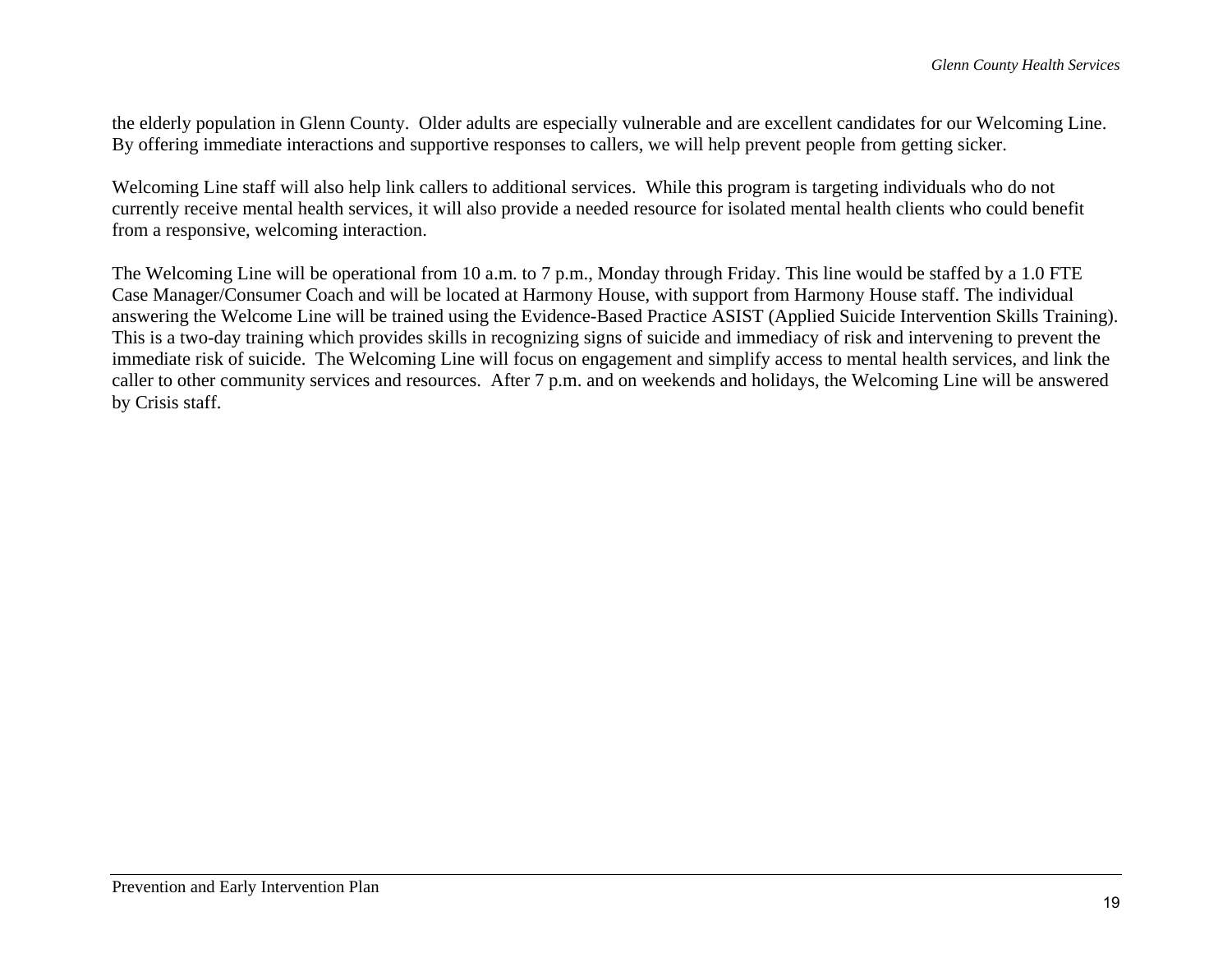## **PEI PROJECT SUMMARY – Welcoming Line**

|                                                           | Proposed number of individuals or | Number of months                     |          |  |  |
|-----------------------------------------------------------|-----------------------------------|--------------------------------------|----------|--|--|
| Program Title                                             |                                   | families through PEI expansion to be |          |  |  |
|                                                           | served through June 2009 by type  | in operation<br>through June 2009    |          |  |  |
|                                                           | <b>Prevention</b>                 | <b>Early Intervention</b>            |          |  |  |
| <b>Welcoming Line</b>                                     | Individuals:                      | Individuals:                         |          |  |  |
|                                                           | Families:                         | Families:                            |          |  |  |
| EBP: ASIST (Applied Suicide Intervention Skills Training) | Individuals: 100                  | Individuals: 100                     |          |  |  |
| Training                                                  | Families:                         | Families:                            | 9 Months |  |  |
|                                                           | Individuals:                      | Individuals:                         |          |  |  |
|                                                           | Families:                         | Families:                            |          |  |  |
|                                                           | Individuals:                      | Individuals:                         |          |  |  |
|                                                           | Families:                         | Families:                            |          |  |  |
|                                                           | Individuals:                      | Individuals:                         |          |  |  |
|                                                           | Families:                         | Families:                            |          |  |  |
|                                                           | Individuals:                      | Individuals:                         |          |  |  |
|                                                           | Families:                         | Families:                            |          |  |  |
|                                                           | Individuals:                      | Individuals:                         |          |  |  |
|                                                           | Families:                         | Families:                            |          |  |  |
|                                                           | Individuals:                      | Individuals:                         |          |  |  |
|                                                           | Families:                         | Families:                            |          |  |  |
|                                                           | Individuals:                      | Individuals:                         |          |  |  |
|                                                           | Families:                         | Families:                            |          |  |  |
|                                                           | Individuals:                      | Individuals:                         |          |  |  |
|                                                           | Families:                         | Families:                            |          |  |  |
| TOTAL PEI PROJECTED ESTIMATED UNDUPLICATED                | <b>Individuals: 100</b>           | <b>Individuals: 100</b>              |          |  |  |
| COUNT OF INDIVIDUALS TO BE SERVED                         | Families:                         | Families:                            | 9 Months |  |  |

#### **4. Programs**

## **5. Alternate Programs**

□ Please check box if any of the programs listed above are not in the PEI Resource Materials. Attach a narrative providing a rationale for selecting the alternate programs (refer to Instructions for Form No. 3).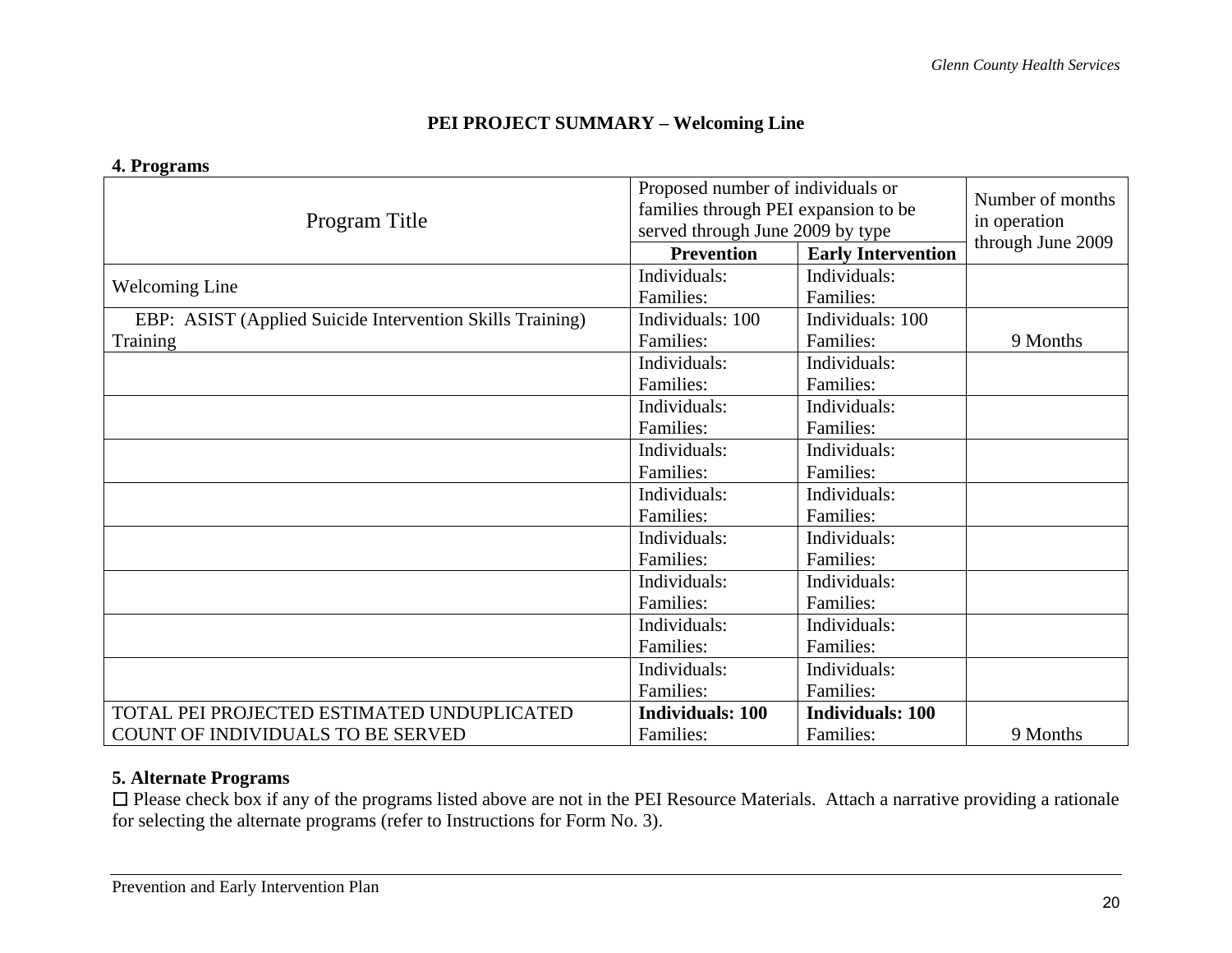## **PEI PROJECT SUMMARY – Welcoming Line**

#### **6. Linkages to County Mental Health and Providers of Other Needed Services**

The Welcoming Line staff will be co-located with MHSA staff at the adult drop-in center: Harmony House. MHSA staff will provide support and supervision to the person(s) answering the phone. When individuals call into the welcoming line and need additional mental health services, the welcoming line staff will immediately link the caller to mental health crisis staff and/or the mental health clinic for an appointment for a clinical assessment. The welcoming line staff will be knowledgeable of community resources and will assist the caller in linking to needed services.

#### **7. Collaboration and System Enhancements**

Glenn County has a crisis line for individuals to call in an emergency. The development of a welcoming line is greatly needed. This service will be available to community members to call in and talk, get support, and obtain information about services. The development of this capacity will support our community and offer a warm, welcoming environment for individuals seeking assistance.

#### **8. Intended Outcomes**

People who call the Welcoming Line will feel accepted and connected. They will have timely access to a friendly, caring individual who is knowledgeable of community resources and is able to make the person comfortable when asking for information.

We will obtain information on the number of phone calls, the time of the calls, the information requested, and the outcome of the call so we can align the need for the service with the service offered. This will help improve the service and provide appropriate and timely response to the community. We will also conduct a short survey with some of the callers to assess the quality of the service and ensure we are offering the right service at the right time. The quality survey may ask the following questions:

*How were you treated? Were services responsive to your needs? Did you receive a time response to your call? Did the services you received help you get what you needed?*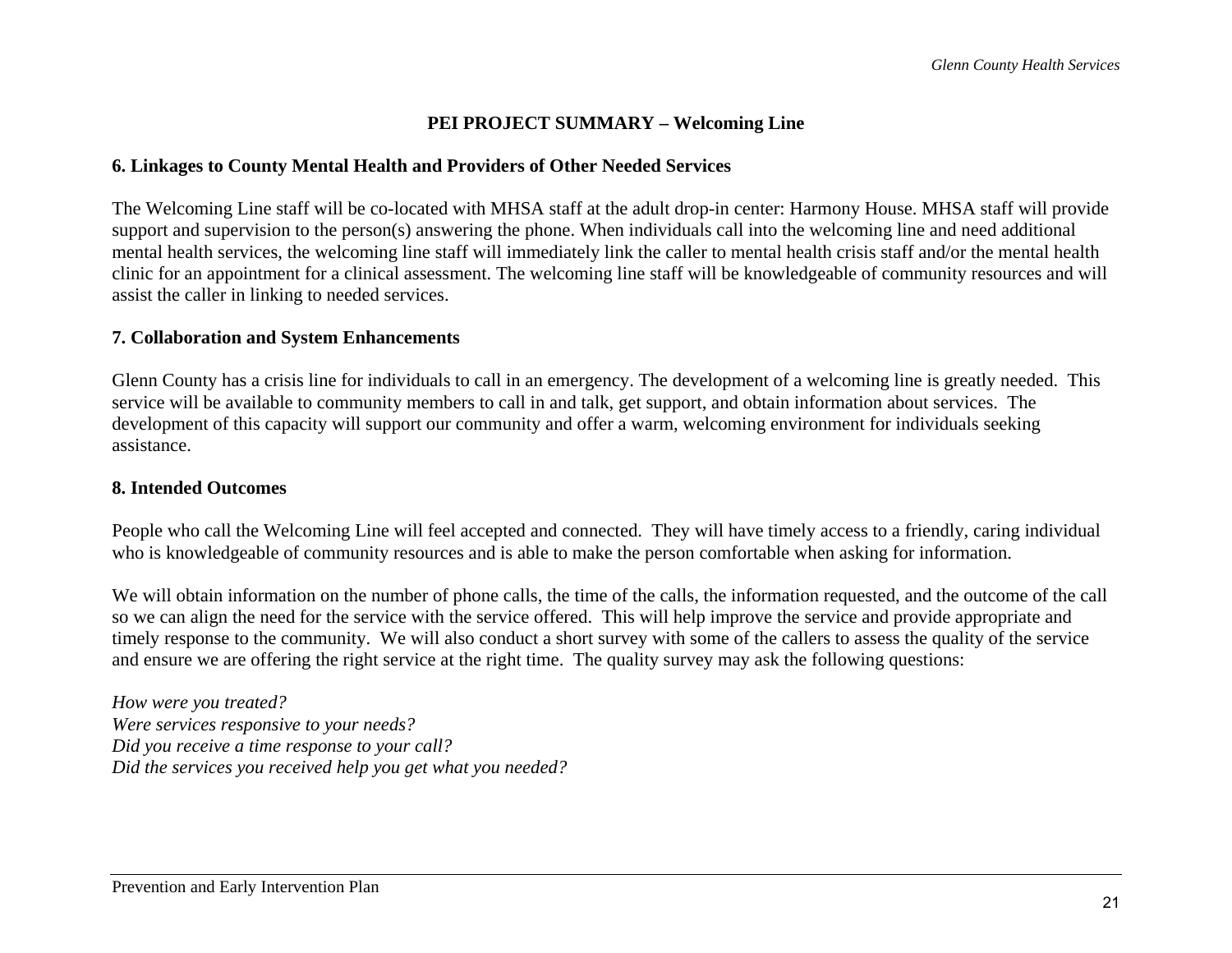#### **9. Coordination with Other MHSA Components**

This program will be closely coordinated with our MHSA program. The welcoming line staff will be co-located at Harmony House and will be supervised by the Mental Health Coordinator. Other Harmony House staff will provide back-up at the welcoming line when staff are at lunch or out sick.

#### **10. Additional Comments (optional)**

All resources and information on community services will be available in both Spanish and English. Whenever possible, we will hire bilingual, bicultural staff to ensure that services are culturally sensitive.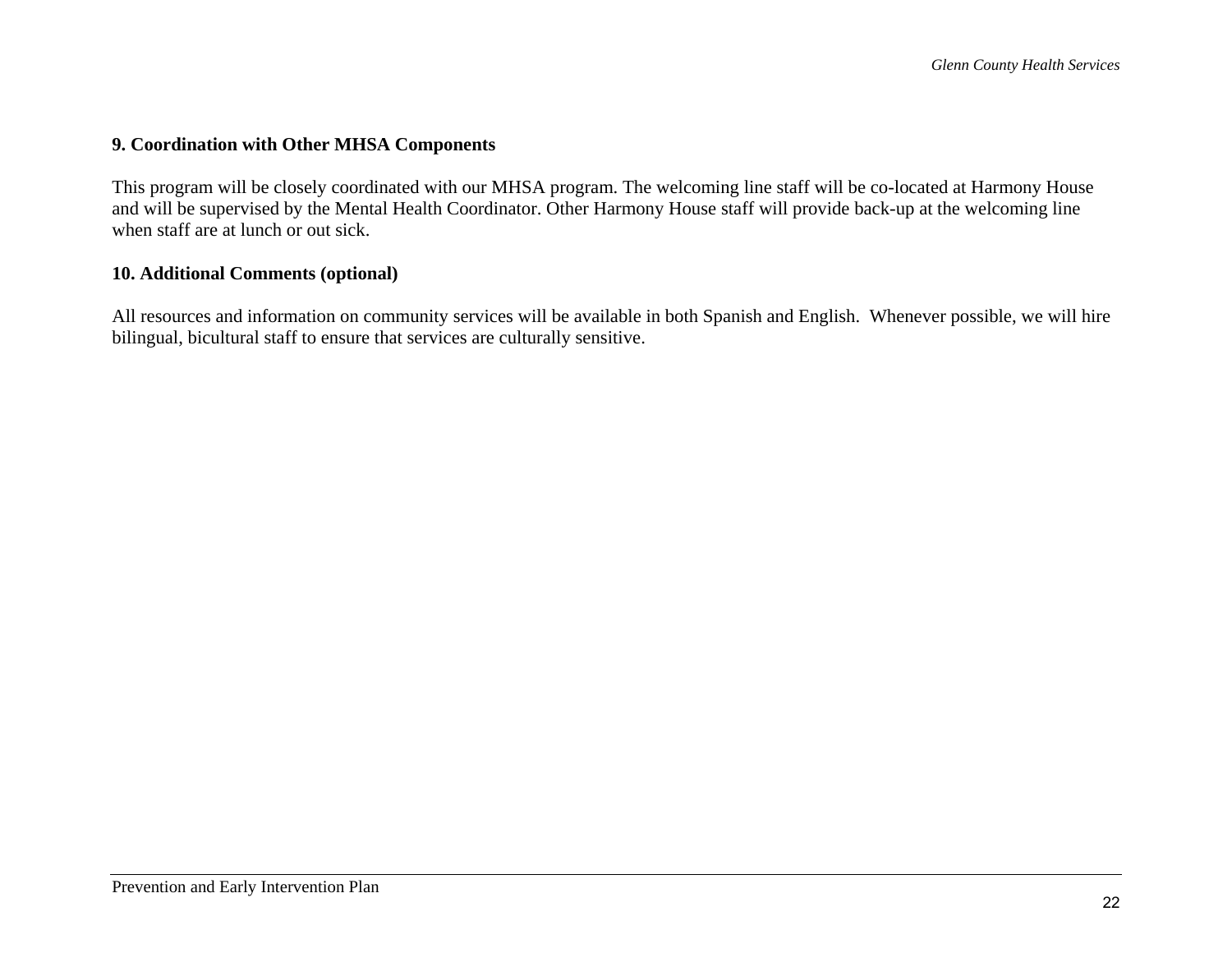# **PEI Revenue and Expenditure Budget Worksheet**

## **Form No. 4**

| Instructions: Please complete one budget Form No. 4 for each PEI Project and each selected PEI provider. |                      |                |                                         |                 |
|----------------------------------------------------------------------------------------------------------|----------------------|----------------|-----------------------------------------|-----------------|
| County Name:<br><b>Glenn County</b>                                                                      |                      |                | Date:                                   | 8/18/08         |
| PEI Project Name: Welcoming Families                                                                     |                      |                |                                         |                 |
| Provider Name (if known):                                                                                |                      |                |                                         |                 |
| Intended Provider Category:                                                                              | <b>County Agency</b> |                |                                         |                 |
| Proposed Total Number of Individuals to be served:                                                       | FY 07-08             | 0              | FY 08-09                                | 25              |
| Total Number of Individuals currently being served:                                                      | FY 07-08             | $\overline{0}$ | FY 08-09                                |                 |
| Total Number of Individuals to be served through PEI Expansion:                                          | FY 07-08             | $\mathbf{0}$   | FY 08-09                                | 25              |
| Months of Operation:                                                                                     | FY 07-08             | $\overline{0}$ | FY 08-09                                | 12 <sup>7</sup> |
|                                                                                                          |                      |                | <b>Total Program/PEI Project Budget</b> |                 |
| Proposed Expenses and Revenues                                                                           |                      | FY 07-08       | FY 08-09                                | Total           |
| A. Expenditure                                                                                           |                      |                |                                         |                 |
| 1. Personnel (list classifications and FTEs)                                                             |                      |                |                                         |                 |
| a. Salaries, Wages                                                                                       |                      | \$0            | \$0                                     | \$0             |
| HS Case Manager I (.40 FTE) step 1                                                                       |                      | \$0            | \$13,903                                | \$13,903        |
|                                                                                                          |                      | \$0            | \$0                                     | \$0             |
|                                                                                                          |                      | \$0            | \$0                                     | \$0             |
| b. Benefits and Taxes @<br>76 %                                                                          |                      | \$0            | \$10,566                                | \$10,566        |
| c. Total Personnel Expenditures                                                                          |                      | \$0            | \$24,469                                | \$24,469        |
| 2. Operating Expenditures                                                                                |                      |                |                                         |                 |
| a. Facility Cost                                                                                         |                      | \$0            | \$734                                   | \$734           |
| b. Other Operating Expenses                                                                              |                      | \$0            | \$2,447                                 | \$2,447         |
| c. Total Operating Expenses                                                                              |                      | \$0            | \$3,181                                 | \$3,181         |
| 3. Subcontracts/Professional Services (list/itemize all subcontracts)                                    |                      |                |                                         |                 |
| Evaluation                                                                                               |                      | \$0            | \$2,100                                 | \$2,100         |
|                                                                                                          |                      | \$0            | \$0                                     | \$0             |
|                                                                                                          |                      | \$0            | \$0                                     | \$0             |
| a. Total Subcontracts                                                                                    |                      | \$0            | \$2,100                                 | \$2,100         |
| 4. Total Proposed PEI Project Budget                                                                     |                      | \$0            | \$29,750                                | \$29,750        |
| B. Revenues (list/itemize by fund source)                                                                |                      |                |                                         | $\overline{0}$  |
|                                                                                                          |                      | \$0            | \$0                                     | \$0             |
|                                                                                                          |                      | \$0            | \$0                                     | \$0             |
| 1. Total Revenue                                                                                         |                      | \$0            | \$0<br>\$0                              | \$0<br>\$0      |
| 5. Total Funding Requested for PEI Project                                                               |                      | \$0            | \$29,750                                | \$29,750        |
| <b>6. Total In-Kind Contributions</b>                                                                    |                      | \$0            | \$84,274                                | \$84,274        |
|                                                                                                          |                      |                |                                         |                 |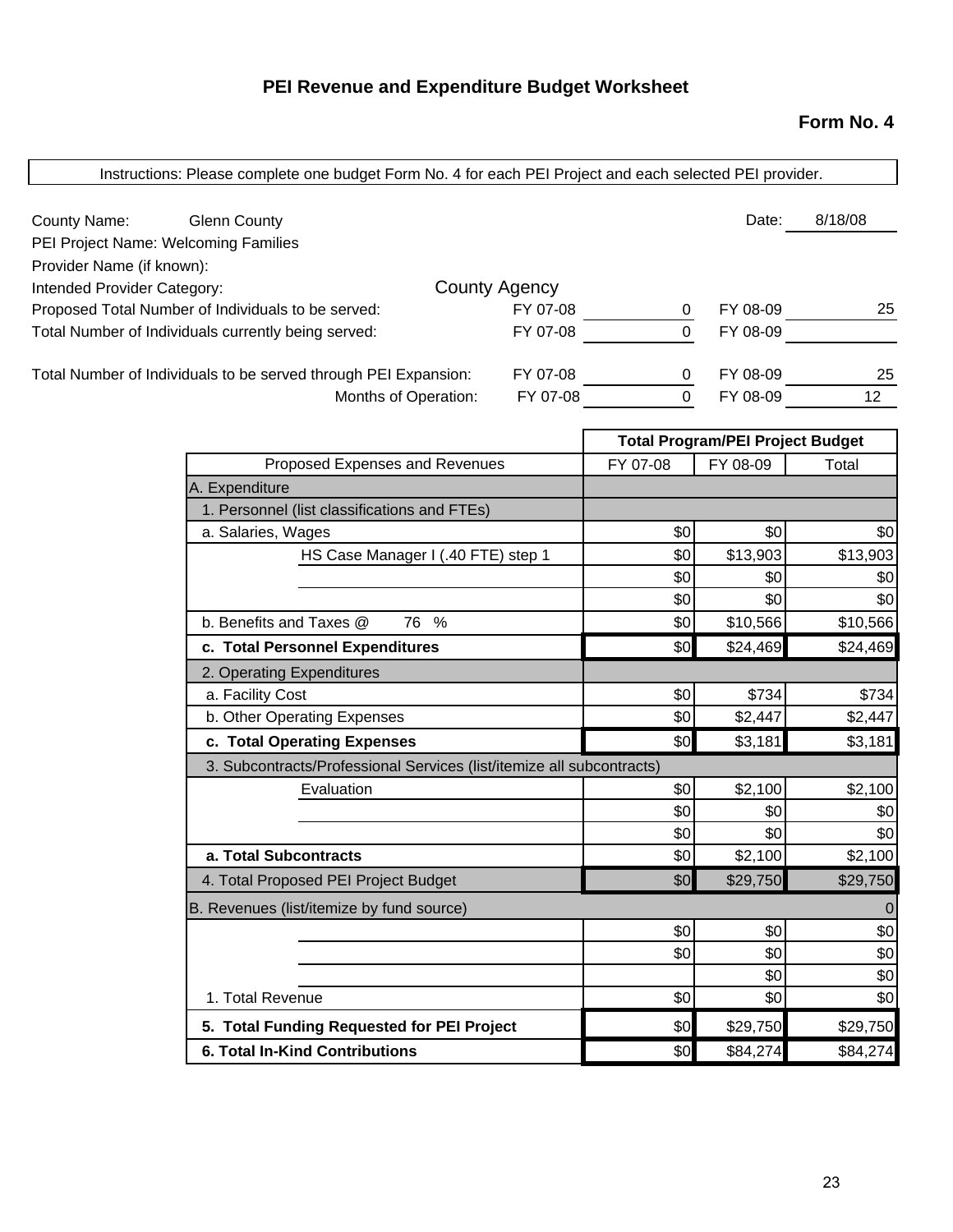| Instructions: Please complete one budget Form No. 4 for each PEI Project and each selected PEI provider. |                      |                |                                         |           |
|----------------------------------------------------------------------------------------------------------|----------------------|----------------|-----------------------------------------|-----------|
|                                                                                                          |                      |                |                                         |           |
| County Name:<br><b>Glenn County</b>                                                                      |                      |                | Date:                                   | 8/18/08   |
| PEI Project Name: Welcoming Line<br>Provider Name (if known):                                            |                      |                |                                         |           |
| Intended Provider Category:                                                                              | <b>County Agency</b> |                |                                         |           |
| Proposed Total Number of Individuals to be served:                                                       | FY 07-08             | $\overline{0}$ | FY 08-09                                | 300       |
| Total Number of Individuals currently being served:                                                      | FY 07-08             | $\mathbf 0$    | FY 08-09                                |           |
| Total Number of Individuals to be served through PEI                                                     |                      |                |                                         |           |
| Expansion:                                                                                               | FY 07-08             | $\overline{0}$ | FY 08-09                                | 300       |
| Months of Operation:                                                                                     | FY 07-08             | $\overline{0}$ | FY 08-09                                | 12        |
|                                                                                                          |                      |                |                                         |           |
|                                                                                                          |                      |                | <b>Total Program/PEI Project Budget</b> |           |
| Proposed Expenses and Revenues                                                                           |                      | FY 07-08       | FY 08-09                                | Total     |
| A. Expenditure                                                                                           |                      |                |                                         |           |
| 1. Personnel (list classifications and FTEs)                                                             |                      |                |                                         |           |
| a. Salaries, Wages                                                                                       |                      | \$0            | \$0                                     | \$0       |
| HS Case Manager II (1.0 FTE)                                                                             |                      | \$0            | \$46,696                                | \$46,696  |
|                                                                                                          |                      | \$0            | \$0                                     | \$0       |
|                                                                                                          |                      | \$0            | \$0                                     | \$0       |
| b. Benefits and Taxes @<br>64 %                                                                          |                      | \$0            | \$29,885                                | \$29,885  |
| c. Total Personnel Expenditures                                                                          |                      | \$0            | \$76,581                                | \$76,581  |
| 2. Operating Expenditures                                                                                |                      |                |                                         |           |
| a. Facility Cost                                                                                         |                      | \$0            | \$2,297                                 | \$2,297   |
| b. Other Operating Expenses                                                                              |                      | \$0            | \$6,954                                 | \$6,954   |
| c. Total Operating Expenses                                                                              |                      | \$0            | \$9,252                                 | \$9,252   |
| 3. Subcontracts/Professional Services (list/itemize all subcontracts)                                    |                      |                |                                         |           |
| Evaluation                                                                                               |                      | \$0            | \$12,900                                | \$12,900  |
|                                                                                                          |                      | \$0            | \$0                                     | \$0       |
|                                                                                                          |                      | \$0            | \$0                                     | \$0       |
| a. Total Subcontracts                                                                                    |                      | \$0            | \$12,900                                | \$12,900  |
| 4. Total Proposed PEI Project Budget                                                                     |                      | \$0            | \$98,733                                | \$98,733  |
| B. Revenues (list/itemize by fund source)                                                                |                      |                |                                         | ${\bf 0}$ |
|                                                                                                          |                      | \$0            | \$0                                     | \$0       |
|                                                                                                          |                      | \$0            | \$0                                     | \$0       |
|                                                                                                          |                      |                | \$0                                     | \$0       |
| 1. Total Revenue                                                                                         |                      | \$0            | \$0                                     | \$0       |
| 5. Total Funding Requested for PEI Project                                                               |                      | \$0            | \$98,733                                | \$98,733  |
| 6. Total In-Kind Contributions                                                                           |                      | \$0            | \$26,240                                | \$26,240  |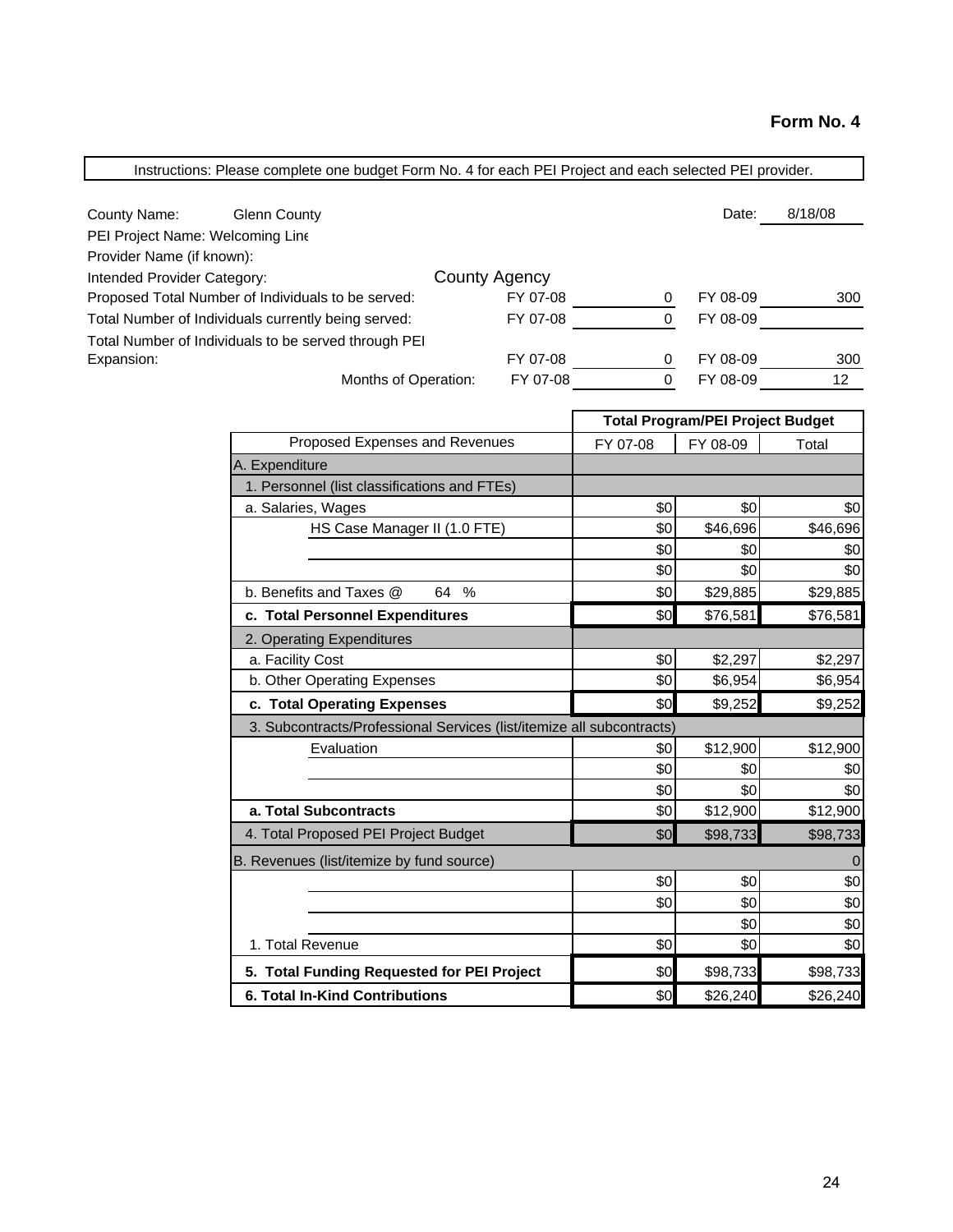## **Form No. 5**

## County: Glenn County County County County County County County County County County County County County County

|                                                               | <b>Client and</b><br>Family<br>Member.<br><b>FTEs</b> | Total<br><b>FTEs</b> | <b>Budgeted</b><br>Expenditure<br>FY 2007-08 | <b>Budgeted</b><br>Expenditure<br>FY 2008-09 | Total           |
|---------------------------------------------------------------|-------------------------------------------------------|----------------------|----------------------------------------------|----------------------------------------------|-----------------|
| A. Expenditures                                               |                                                       |                      |                                              |                                              |                 |
| 1. Personnel Expenditures                                     |                                                       |                      |                                              |                                              |                 |
| a. PEI Coordinator                                            |                                                       |                      |                                              |                                              | \$0             |
| b. PEI Support Staff                                          |                                                       | 0.14                 | \$0                                          | \$14,147                                     | \$14,147        |
| c. Other Personnel (list all classifications)                 |                                                       |                      |                                              |                                              | \$0             |
|                                                               |                                                       |                      |                                              |                                              | \$0             |
|                                                               |                                                       |                      |                                              |                                              | \$0             |
|                                                               |                                                       |                      |                                              |                                              | \$0             |
|                                                               |                                                       |                      |                                              |                                              | $\sqrt{6}$      |
| d. Employee Benefits                                          |                                                       |                      | \$0                                          | \$4,669                                      | \$4,669         |
| e. Total Personnel Expenditures                               |                                                       |                      | \$0                                          | \$18,816                                     | \$18,816        |
| 2. Operating Expenditures                                     |                                                       |                      |                                              |                                              |                 |
| a. Facility Costs                                             |                                                       |                      |                                              |                                              | $\overline{50}$ |
| b. Other Operating Expenditures                               |                                                       |                      |                                              | \$5,698                                      | \$5,698         |
| c. Total Operating Expenditures                               |                                                       |                      | \$0                                          | \$5,698                                      | \$5,698         |
| 3. County Allocated Administration                            |                                                       |                      |                                              |                                              |                 |
| a. Total County Administration Cost                           |                                                       |                      | \$0                                          | \$2,304                                      | \$2,304         |
| 4. Total PEI Funding Request for County Administration Budget |                                                       |                      | \$0                                          | \$26,817                                     | \$26,817        |
| <b>B.</b> Revenue                                             |                                                       |                      |                                              |                                              |                 |
| 1 Total Revenue                                               |                                                       |                      | \$0                                          | \$0                                          | \$0             |
| C. Total Funding Requirements                                 |                                                       |                      | \$0                                          | \$26,817                                     | \$26,817        |
| D. Total In-Kind Contributions                                |                                                       |                      | \$0                                          | \$0                                          | \$0             |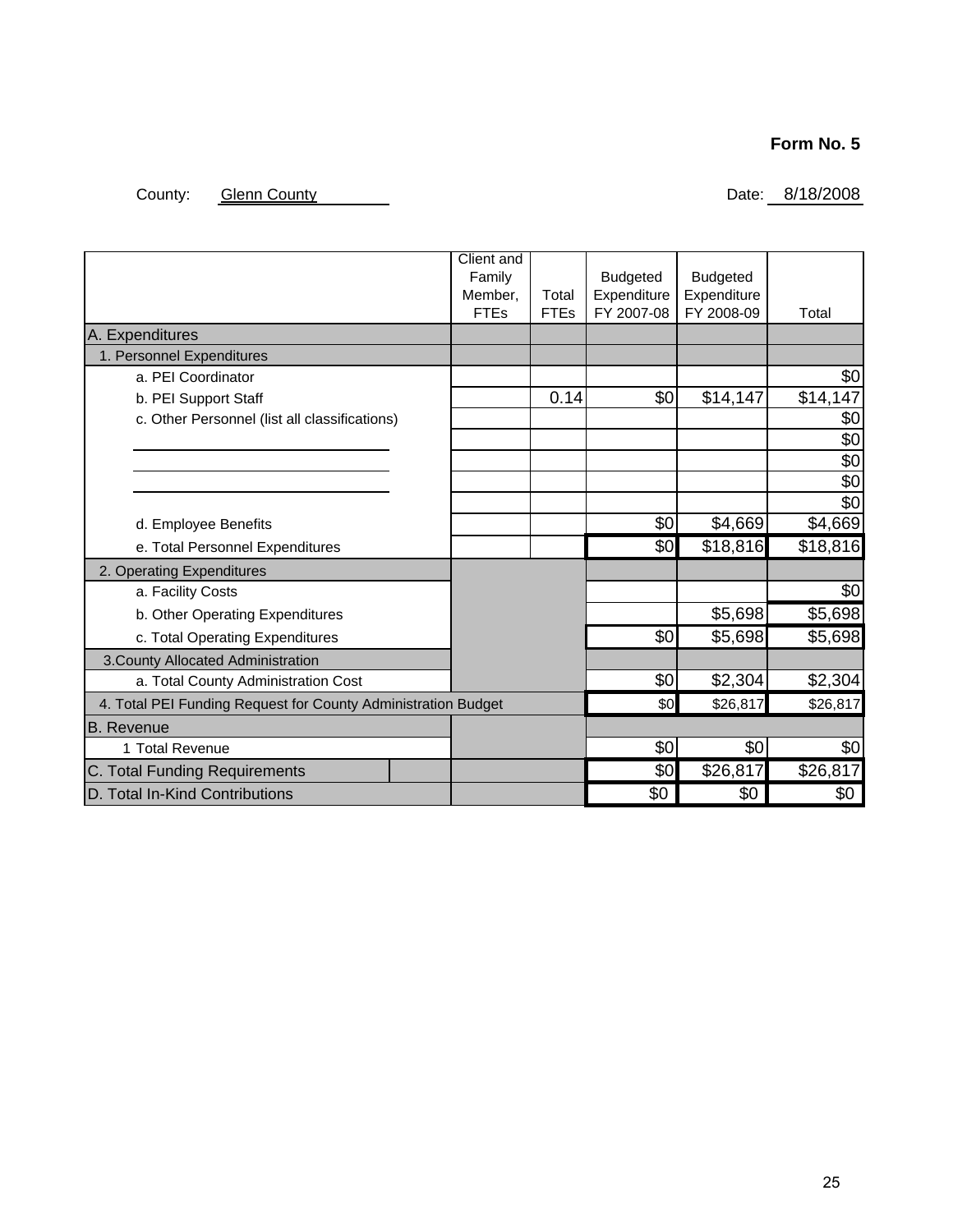## **Form No. 6**

Instruction: Please provide a listing of all PEI projects submitted for which PEI funding is being requested. This form provides a PEI project number and name that will be used consistently on all related PEI project documents. It identifies the funding being requested for each PEI project from Form No. 4 for each PEI project by the age group to be served, and the total PEI funding request. Also insert the Administration funding being requested from Form No.5 (line C).

**County: Glenn County** 

**Date:** 8/18/2008

|   |                                   | <b>Fiscal Year</b> |           |               | <b>Funds Requested by Age Group</b>        |                          |              |              |
|---|-----------------------------------|--------------------|-----------|---------------|--------------------------------------------|--------------------------|--------------|--------------|
| # | List each PEI Project             | FY 07/08           | FY 08/09  | <b>Total</b>  | *Children,<br>Youth, and<br>their Families | *Transition Age<br>Youth | Adult        | Older Adult  |
|   | 1 Welcoming Families              | \$0                | \$29,750  | \$29,750      | \$14,280                                   | \$7,140                  | \$8,330      | \$0          |
|   | <sup>2</sup> Warm Line            | \$0                | \$98,733  | $$98,733$ \\$ | 6,582                                      | \$<br>19,747             | \$<br>59,240 | 13,164<br>\$ |
|   |                                   |                    |           | \$0           |                                            |                          |              |              |
|   |                                   |                    |           | \$0           |                                            |                          |              |              |
|   |                                   |                    |           | \$0           |                                            |                          |              |              |
|   |                                   |                    |           | \$0           |                                            |                          |              |              |
|   |                                   |                    |           | \$0           |                                            |                          |              |              |
|   |                                   |                    |           | \$0           |                                            |                          |              |              |
|   |                                   |                    |           | \$0           |                                            |                          |              |              |
|   | Administration                    | \$0                | \$26,817  | \$26,817      |                                            |                          |              |              |
|   |                                   |                    |           |               |                                            |                          |              |              |
|   | <b>Total PEI Funds Requested:</b> | \$0                | \$155,300 | \$155,300     | \$20,862                                   | \$26,887                 | \$67,570     | \$13,164     |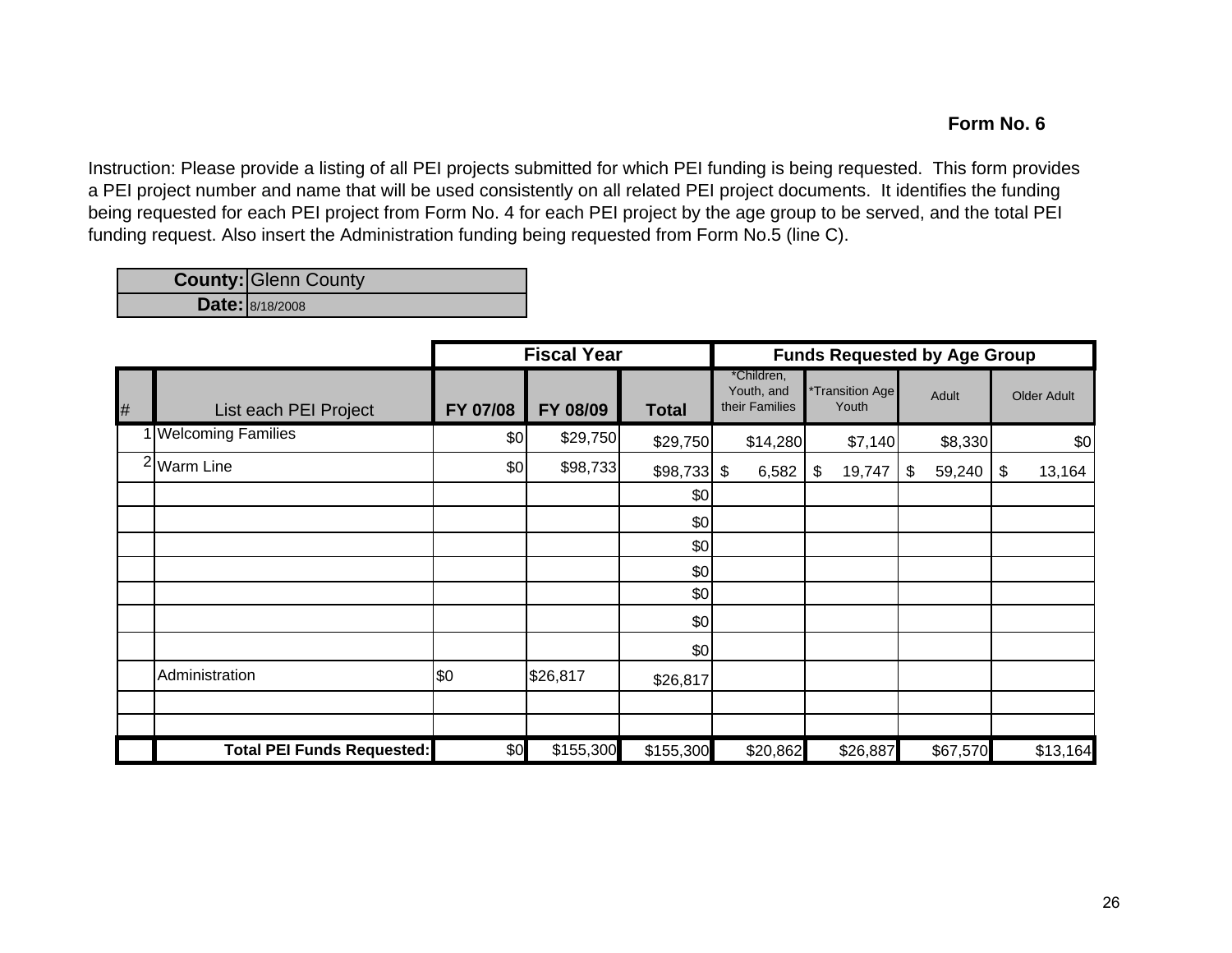## **Prevention and Early Intervention Plan Fiscal Year 2008-09 Budget Narrative**

All budgeted amounts are based on historical averages for other Mental Health programs. Salaries and Benefits amounts are based on the most current pay schedule prepared by the County Department of Finance.

## **Project: Welcoming Families**

## A. Expenditures:

- 1. Personnel This line item includes salaries and benefits for a 0.40 FTE Health Services Case Manager I. The county benefit package for full-time employees covered under the General Bargaining Unit is the same regardless of the position held. The benefit rate for the Case Manager I position equals 76% of salaries.
- 2. Operating Expenditures This line item includes Facility Costs such as rent. Other Operating Expenses include communications, copier lease, office expenses, utilities, janitorial costs, and travel and training expenses such as mileage, registrations, hotel costs, etc.
- 3. Subcontracts/Professional Services This line item includes cost for an Evaluator. We contract with IDEA Consulting to assist us with writing our PEI plans, conduct surveys, and lead the local evaluation efforts.

B. Revenues: We are not projecting any revenues at this time. The beginning year will be focused on hiring staff, training, and beginning implementation of the program. We will, however, have In Kind Contributions in the form of a full time Public Health Nurse who will work with the Health Services Case Manager I in this program.

## **Project: Welcoming Line**

## A. Expenditures:

- 1. Personnel This line item includes salaries and benefits for a 1.0 FTE Health Services Case Manager II. The county benefit package for full-time employees covered under the General Bargaining Unit is the same regardless of the position held. The benefit rate for the Case Manager II position equals 64% of salaries.
- 2. Operating Expenditures This line item includes Facility Costs such as rent. Other Operating Expenses include communications, copier lease, office expenses, utilities, janitorial costs, and travel and training expenses such as mileage, registrations, hotel costs, etc.
- 3. Subcontracts/Professional Services This line item includes cost for an Evaluator. We contract with IDEA Consulting to assist us with writing our PEI plans, conduct surveys, and lead the local evaluation efforts.

B. Revenues: We are not projecting any revenues at this time. The beginning year will be focused on hiring staff, training, and beginning implementation of the program. We will, however, have In Kind Contributions in the form of a 0.15 FTE Health Services Coordinator